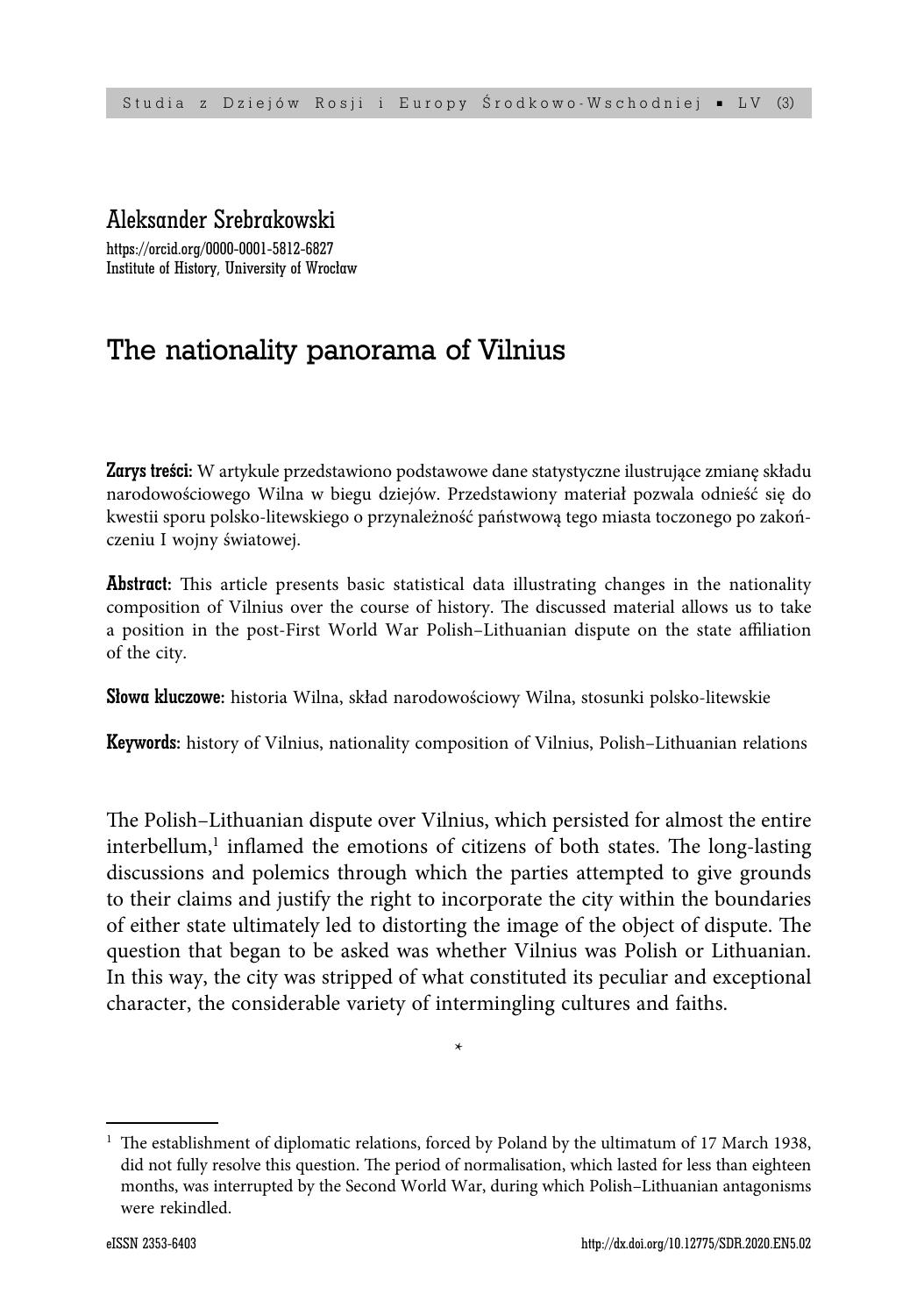Since 1385, for 410 years, the Crown of the Kingdom of Poland was united to the Grand Duchy of Lithuania (GDL). For the first 184 years, the union was personal; for the next 226 it was real within one single state called the Polish– Lithuanian Commonwealth. This state of affairs greatly affected the kind of city Vilnius became as the capital of the GDL. When the Act of Kreva was being signed, 62 years had passed since the name of Vilnius had first appeared in historical documents, $^2$  the event which we now recognise as the foundation of the city. At that time, it was the residence of the Lithuanian ruler Gediminas. The state he ruled, besides ethnically Lithuanian lands, also included conquered territories of the Rus, and Orthodox Ruthenes then formed a considerable percentage of its population. This share only grew as successive rulers subjugated new tracts of Rus lands.<sup>3</sup> Except for naming Vilnius as the seat of the Lithuanian ruler, the 1323 document contains no other details about either the appearance or the national/confessional composition of the city's inhabitants. Thanks to archaeological excavations, we know, however, that Vilnius was an important strategic site of the GDL and a pagan cultic centre.<sup>4</sup> The city itself was probably of no imposing appearance back then.<sup>5</sup> Only ninety years later, in 1413, during the rule of Jagiełło's cousin Vytautas (Witold), the first description of the Lithuanian capital was penned by the Flemish knight and diplomat Gilbert de Lannoy. In contrast with Novogrod the Great, which he had visited earlier and by which he was greatly impressed,<sup>6</sup> he described Vilnius as a narrow, unwalled strip of land huddled around a high hill bearing a wood and stone castle, with the majority of buildings consisting of chaotically strewn wooden houses and only some contemporary churches erected

<sup>2</sup> *Skarbiec diplomatów papiezkich, cesarskich, krolewskich, książęcych; uchwał narodowych, postanowień różnych władz i urzędów posługujących do krytycznego wyjaśnienia dziejów Litwy, Rusi Litewskiej i ościennych im krajów*, vol. 1, assembly and commentary by I. Daniłowicz, Wilno, 1860, pp. 155–156.

<sup>&</sup>lt;sup>3</sup> Determining the exact proportions of Ruthenian and Lithuanian populations in early GDL times is difficult. Older literature used to affirm that the Ruthenes were a group that dominated the state. This position later began to be revised. Jan Jakubowski even declared that in the early sixteenth century the Lithuanians accounted for more than 50% of GDL inhabitants. The critical research of Henryk Łowmiański led him to determine that they constituted no more than 25% of GDL inhabitants at that time. This data is, however, applicable to the entire population, but when only the gentry is taken into account, it appears that the Lithuanians had a 60% share of it. For more on this, see: H. Łowmiański, *Studia nad dziejami Wielkiego Księstwa Litewskiego*, Poznań, 1983, pp. 389–393; M. Liedke, *Od prawosławia do katolicyzmu. Ruscy możni i szlachta Wielkiego Księstwa Litewskiego wobec wyznań reformacyjnych*, Białystok, 2004, pp. 31–36.

<sup>4</sup> N. Kitkauskas, A. Lisanka, "Nauji duomenys apie viduramžių Vilniaus katedrą," *Kultūros Barai*, 1986, no. 4, pp. 59–63, no. 5, pp. 56–61, no. 6, pp. 47–51, no. 7, pp. 58–61; N. Kitkauskas, A. Lisanka, "Perkūno šventyklos liekanos Vilniaus Žemutinėje pilyje," *Kultūros Barai*, 1986, no. 12, pp. 51–55; N. Kitkauskas, A. Lisanka, S. Lasavickas, "Perkūno šventyklos liekanos Vilniaus Žemutinėje pilyje," *Kultūros Barai*, 1987, no. 1, pp. 40–63, no. 2, pp. 53–57.

<sup>5</sup> H. Mościcki, *Wilno*, Warszawa, 1922, p. 7; A.R. Čaplinskas, *Vilniaus istorija legendos ir tikrovė*, Vilnius, 2010, p. 12.

<sup>6</sup> J. Lelewel, *Gilbert de Lannoy i jego podróże*, Poznań, 1844, pp. 31 and 33.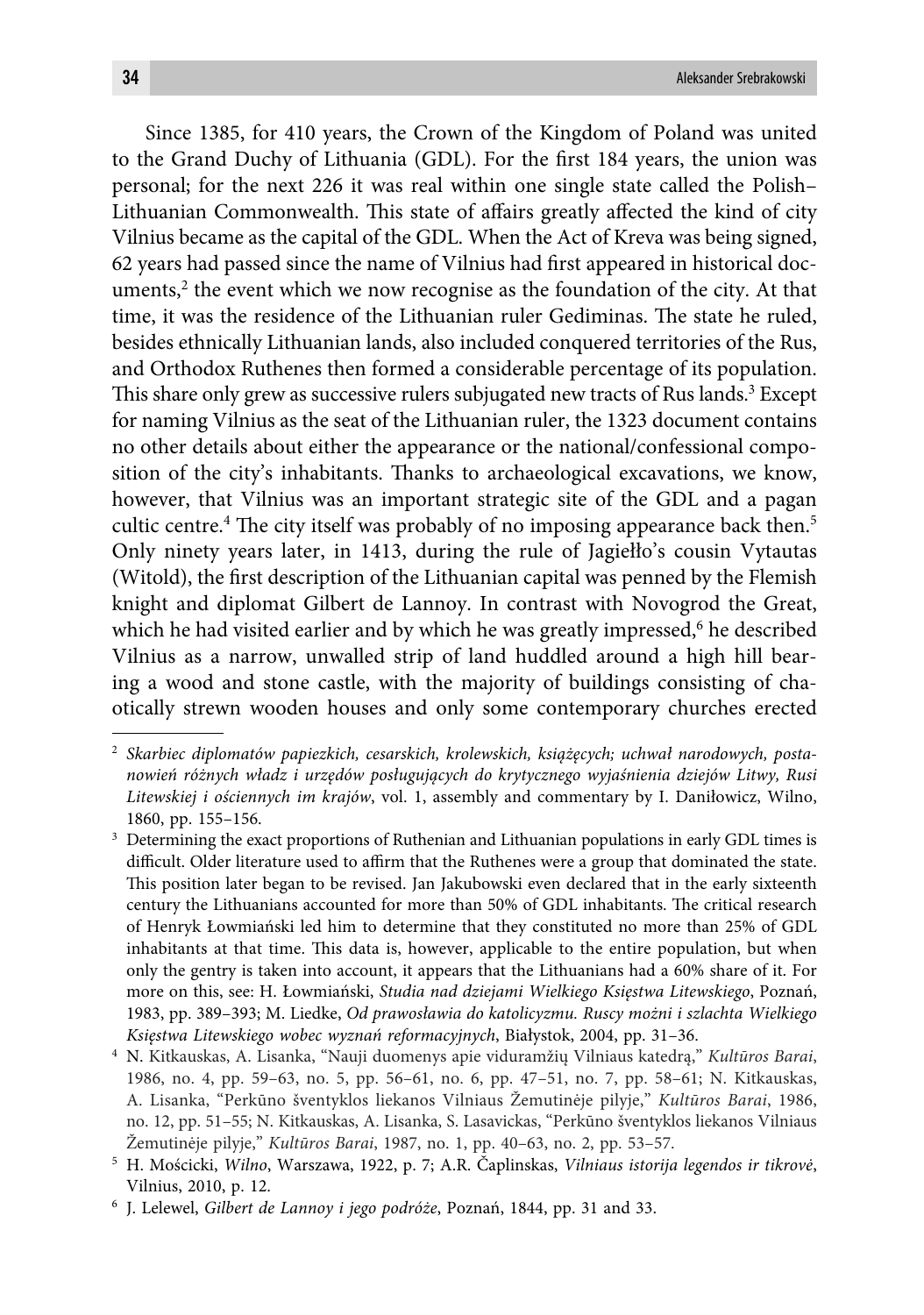in stone.<sup>7</sup> Thus, even though Vilnius emerged as the central hub<sup>8</sup> of an extensive state, it was only on the first stage of its urban development and looked nothing like a medieval European metropolis. On its inhabitants, Gilbert de Lannoy wrote nothing. Further on, however, he described Trakai, a city located some 30 kilometres to the west. According to his rather laconic account, we know it was inhabited by Tatars, Germans, Lithuanians, Ruthenes and Jews.<sup>9</sup> It should, therefore, be assumed that a similar mix of nationalities was also present in Vilnius, especially since, as mentioned above, the GDL was a multi-ethnic state with a considerable share of Ruthenian population.<sup>10</sup> Moreover, according to contemporary custom, to retain the possession of subjugated territories, the Lithuanian rulers and their family members often married Ruthenian princes and princesses, thus falling within the orbit of Christian (Orthodox) culture. We know, for example, that the wives of Gediminas' son, Duke Algirdas,<sup>11</sup> patronised two Orthodox churches built around the mid-fourteenth century in Vilnius.12 Moreover, the city already had a Ruthenian quarter (*civitas ruthenica*).<sup>13</sup> The name appears in Wigand's chronicle when mentioning the burning of the Ruthenian quarter of Vilnius (*ut civitatem ruthenicam incinerarent*) by the Teutonic Knights in 1383.<sup>14</sup> In the 1470s, a considerable political role in Vilnius was also played by the German population, whose presence can still be traced in the sixteenth century and beyond.15 In old documents, the city quarter inhabited by Catholics was dubbed the "German Town."16 As regards the Jews, we have a traditional but undocumented account that the first Jewish cemetery in Vilnius was founded in 1487, although the earliest documentary mentions of the presence of a Jewish community in the city date only from 1568.<sup>17</sup>

<sup>7</sup> Ibid., pp. 39 and 41.

<sup>8</sup> Magdeburg law was bestowed on Vilnius on 22 March 1387.

<sup>9</sup> J. Lelewel, op. cit, p. 43.

<sup>&</sup>lt;sup>10</sup> Russian historiography uses the term *Литовская Русь*, or Lithuanian Rus, meaning lands conquered by the Lithuanians while the GDL was being formed.

<sup>&</sup>lt;sup>11</sup> The first was Anna (Maria?) of Vitebsk, and the other Uliana of Tver. For more, see: J. Tęgowski, *Pierwsze pokolenie Giedyminowiczów*, Poznań–Wrocław, 1999, pp. 48–57.

<sup>12</sup> A. Radziukiewicz, *Na wschód od zachodu*, Białystok, 2008, p. 189.

<sup>13</sup> V. Drėma, *Dingęs Vilnius*, Vilnius, 1991, p. 18; K. Katalynas, *Vilniaus plėtra XIV-XVII a.*, Vilnius, 2006, pp. 151 and 155.

<sup>14</sup> *Puścizna po Janie Długoszu dziejopisie polskim to jest: Kronika Wiganda z Marburga rycerza i kapłana zakonu krzyżackiego na wezwanie Długosza z rymowanej kroniki niemieckiej na język łaciński przetłomaczona*, transl. E. Raczyński, Poznań, 1842, pp. 294–295.

<sup>15</sup> Э. Гудавичюс, *История Литвы с древнейших времен до 1569 года*, vol. 1, Москва, 2005, p. 92; W. Semkowicz, "Hanul, namiestnik wileński (1382–1387) i jego ród," *Ateneum Wileńskie*, 1–2, 1930, pp. 1–20; Г. Саганович, "Вильна в описании немецкого путешественника Самуэля Кихеля (1586 г.)," in: *Senosios raštijos ir tautosakos sąveika: kultūrinė Lietuvos Didžiosios Kunigaikštystės patirtis*, Vilnius, 1998, pp. 193–197.

<sup>16</sup> K. Katalynas, loc. cit.

<sup>&</sup>lt;sup>17</sup> I. Cohen, *Vilna*, Philadelphia, 1943, pp. 2-3; E. Meilus, "The history of Vilnius old Jewish cemetery at Šnipiškės in the period of the Grand Duchy of Lithuania," *Lithuanian Historical Studies*, 12, 2007, p. 65.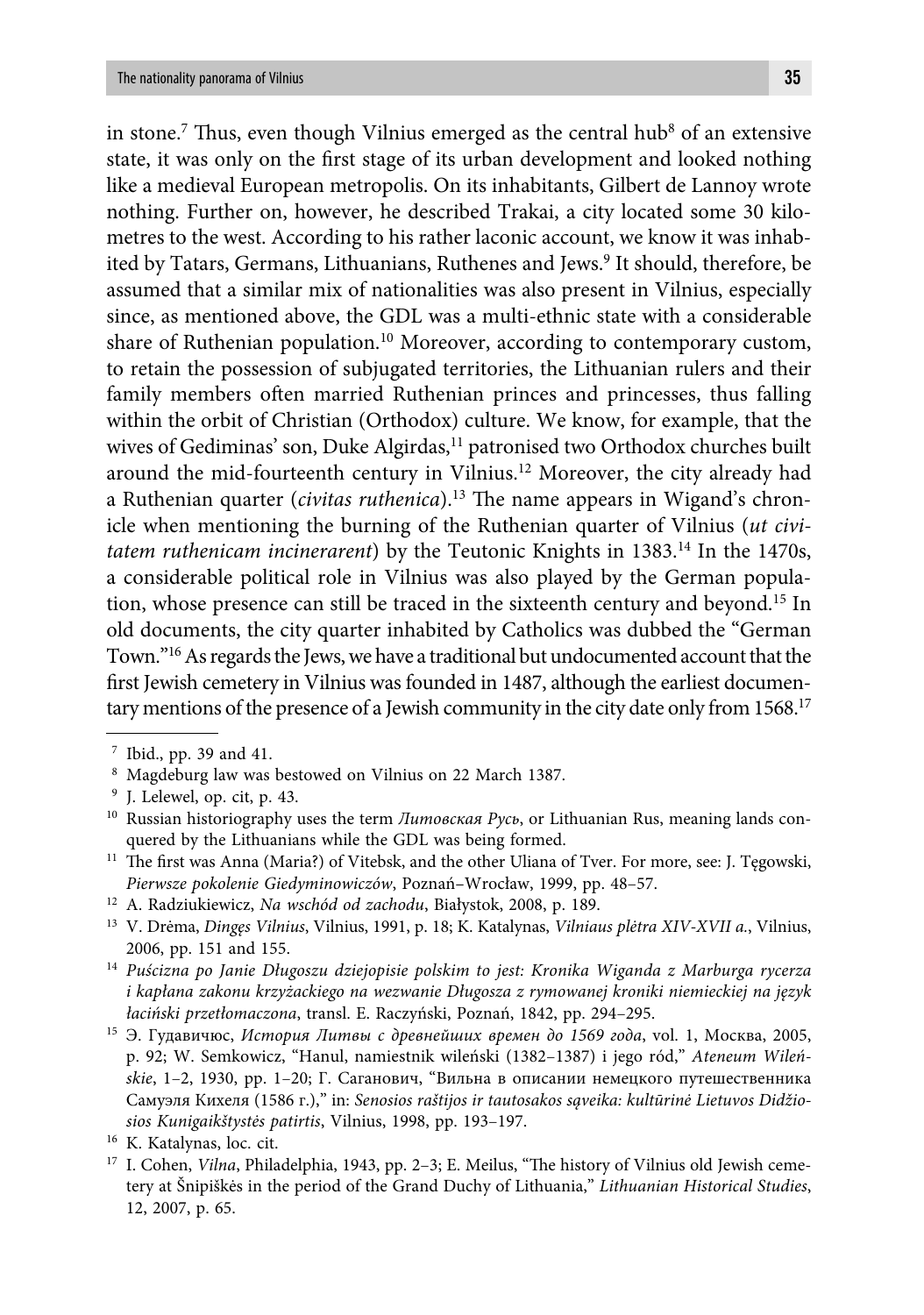In turn, the first *Pskov Annals*, while describing the Vilnius fire of 1471, mention the "Lach end" or Polish quarter.18 From these examples, it is evident that ever since its early documented history, the city was a melting pot of nations, cultures and religions ruled by Lithuanian dukes.<sup>19</sup> Such a state of affairs imprinted a multi-national character on Vilnius culture from the very start, except that, as regards language (i.e. writings), the share of Lithuanian was minimal. This was because when the GDL was formed the Lithuanians had not yet devised a written language, and their entire literary culture from the early statehood times was exclusively oral, limited to popular songs (the *dainos*), proverbs, puzzles, or fairy tales.<sup>20</sup> The earliest preserved Lithuanian documents were actually written in Church Slavonic, Ruthenian,<sup>21</sup> Latin, Polish, German, Hebrew, later Yiddish, and even in some cases Greek.<sup>22</sup>

The union between Lithuania and Poland caused Polish to gradually supplant the formerly dominant Ruthenian in GDL administration over time, and in 1696, it ultimately replaced its predecessor.<sup>23</sup> Moreover, the Lithuanian boyars (gentry) were eager to absorb that language, which eventually resulted in the Lithuanian political elites being completely Polonised. In his monograph on Aleksander Jagiellon,<sup>24</sup> Fryderyk Papée, considering what language dominated at the court of that ruler<sup>25</sup> around 170 years after Vilnius was first mentioned in documents, concluded that it was indeed Polish. Further, Papée also declared that no evidence could be found to prove that Aleksander knew Lithuanian.<sup>26</sup> Therefore, as even the court of the Grand Duke spoke predominantly in Polish, the boyars could not fail to be influenced. It must, however, be remembered that the voluntary Polonisation of Lithuanian boyars was their rational, conscious political choice, because by converting to Catholicism and integrating with Polish gentry they improved their material standing and acquired a number of political privileges which they lacked when they were ruled by the Grand Duke. Among such privileges was the right

<sup>&</sup>lt;sup>18</sup> Полное собраніе русскихъ лютописей изданное по Высочайшему Повелюнію Археографическою *Коммссіею*, vol. 4, Петербург, 1848, p. 239.

<sup>19</sup> For more about the multi-cultural character of Vilnius, see: J. Niedźwiedź, *Kultura literacka Wilna (1323*–*1655)*, Kraków, 2012; A. Ragauskas, *Vilniaus miesto valdantysis elitas. XVII a. antroje pusėje (1662*–*1702 m.)*, Vilnius, 2002, pp. 279–299.

<sup>20</sup> M. Jackiewicz, *Dzieje literatury litewskiej do 1917 roku*, Warszawa, 2003, p. 21. Z. Stoberski, *Historia literatury litewskiej. Zarys*, Wrocław–Warszawa–Kraków–Gdańsk–Łódź, 1986, pp. 7–17.

<sup>&</sup>lt;sup>21</sup> The literature also uses appellations such as "Old Belarusian" or "Chancery Slavic." Cf. M. Jackiewicz, *Dzieje literatury litewskiej do 1917 roku*, Warszawa, 2003, p. 28.

<sup>22</sup> J. Niedźwiedź, op. cit., p. 38; M. Jackiewicz, op. cit., pp. 27–32.

<sup>23</sup> M. Ostrówka, "Polszczyzna w Wielkim Księstwie Litewskim. Aspekt arealny i historyczny," in: *Kultura i języki Wielkiego Księstwa Litewskiego*, ed. M.T. Lizisowa, Kraków, 2005, p. 1004.

<sup>24</sup> F. Papée, *Aleksander Jagiellończyk*, Kraków, 1999, pp. 33–34.

<sup>&</sup>lt;sup>25</sup> His wife was Helena, daughter of Grand Duke of Moscow Ivan III Vasilyevich.

<sup>&</sup>lt;sup>26</sup> In historiography, the predominant view is that the last Grand Duke of Lithuania who spoke Lithuanian was Casimir Jagellon, Aleksander's father.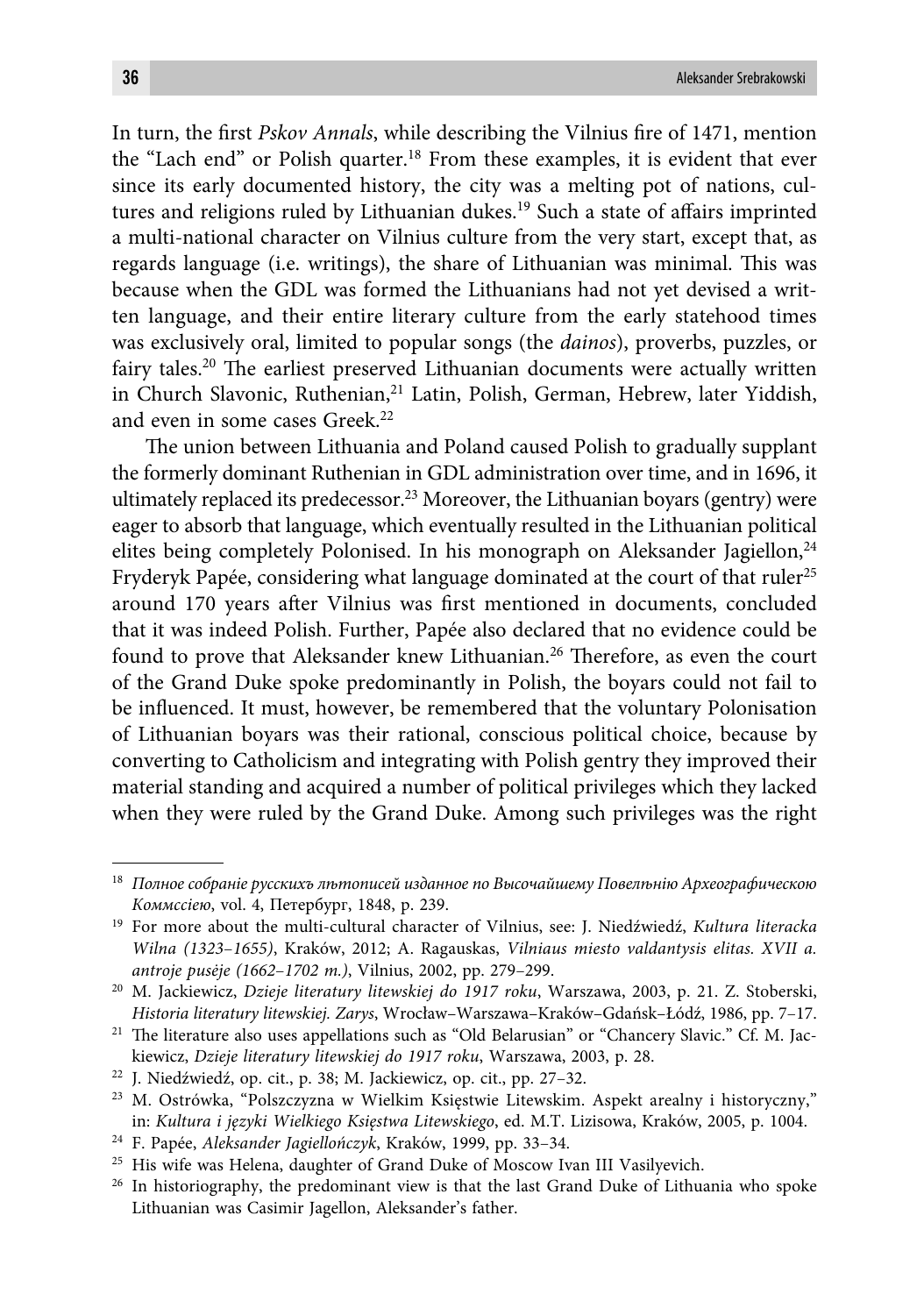to freely administer their patrimony or the possibility of continued use of the estates by boyars' widows after the death of their husbands.<sup>27</sup> The Lithuanian historian Darius Staliūnas favours the argument that material advantages were the main factor urging Lithuanians to enter into close relations with Poland. This attitude persisted even in the nineteenth century: in 1861, shortly before the outbreak of the January Uprising, demonstrations and petitions to Tsarist authorities demanded the incorporation of GDL lands into the Kingdom of Poland.28 It appears, however, that Russian historian Matvey Lubavski was closer to the truth when he affirmed that the Lithuanian gentry chose the path to constitutionalism and political democracy instead of absolutism and centralised administration towards which the GDL political system might have leaned.<sup>29</sup> Obviously, the privileges and freedoms they won at that time later resulted in material benefits.

Mentioning the process of Polonisation in GDL lands, it must be added that it affected not only Lithuanian gentry but also other inhabitants; for example, German burghers in Vilnius.<sup>30</sup> It also applied to countryside dwellers from the Vilnius region. Linguists note that Vilnius was located on the Lithuanian–Russian ethnic frontier, which was receding towards Lithuania under Slavic (Ruthenian) influence. This facilitated the subsequent Polonisation of the rural population that was influenced by Polonised Lithuanian gentry.<sup>31</sup> This process, actually already initiated when the city was founded, led to imprinting a Polish character on it over the course of centuries. Obviously, this refers to linguistic character, especially as regards written language,<sup>32</sup> because politically the Lithuanian gentry, and specifically mostly the great landowners, tried to emphasise their independence and distinctiveness until the end of the Polish Commonwealth. Despite this, when modern nations started to appear in the nineteenth century, the issue of language influenced the choice of nation by inhabitants of Lithuanian lands, who had already been immersed in Polish language and culture for a few hundred years. The majority of Lithuanian gentry, Polonised a few generations earlier, but also members of other social classes, usually began to identify with Poles when forced to choose which

<sup>27</sup> M. Liedke, op. cit., p. 37.

<sup>28</sup> D. Staliūnas, "Konserwatywna szlachta litewska w połowie XIX w. – Kwestia podwójnej świadomości politycznej," in: *Kultura Litwy i Polski w dziejach. Tożsamość i współistnienie*, Kraków, 2000, p. 143.

<sup>29</sup> М.К. Любавскій, *Очеркъ исторіи Литовско-Русскаго государства до Люблинской уніи включительно*, Москва, 1915, pp. 2–3.

<sup>30</sup> G. Schramm, "Protestantismus und städtische Gesellschaft in Wilna (16. – 17. Jahrhundert)," *Jahrbücher für Geschichte Osteuropas*, vol. 17, 1969, p. 188.

<sup>31</sup> M. Kowalski, "Wileńszczyzna jako problem geopolityczny w XX wieku," in: *Problematyka geopolityczna ziem polskich*, ed. P. Eberhardt, Warszawa, 2008, pp. 269–272.

<sup>32</sup> As cited by Maria Barbara Topolska, from 1553 to 1660, 44.5% of materials printed in the GDL were in Polish, 37% in Latin and 12.5% in languages that use Cyrillic script. Cf. M.B. Topolska, *Społeczeństwo i kultura w Wielkim księstwie Litewskim od XV do XVIII wieku*, Poznań–Zielona Góra, 2002, p. 169.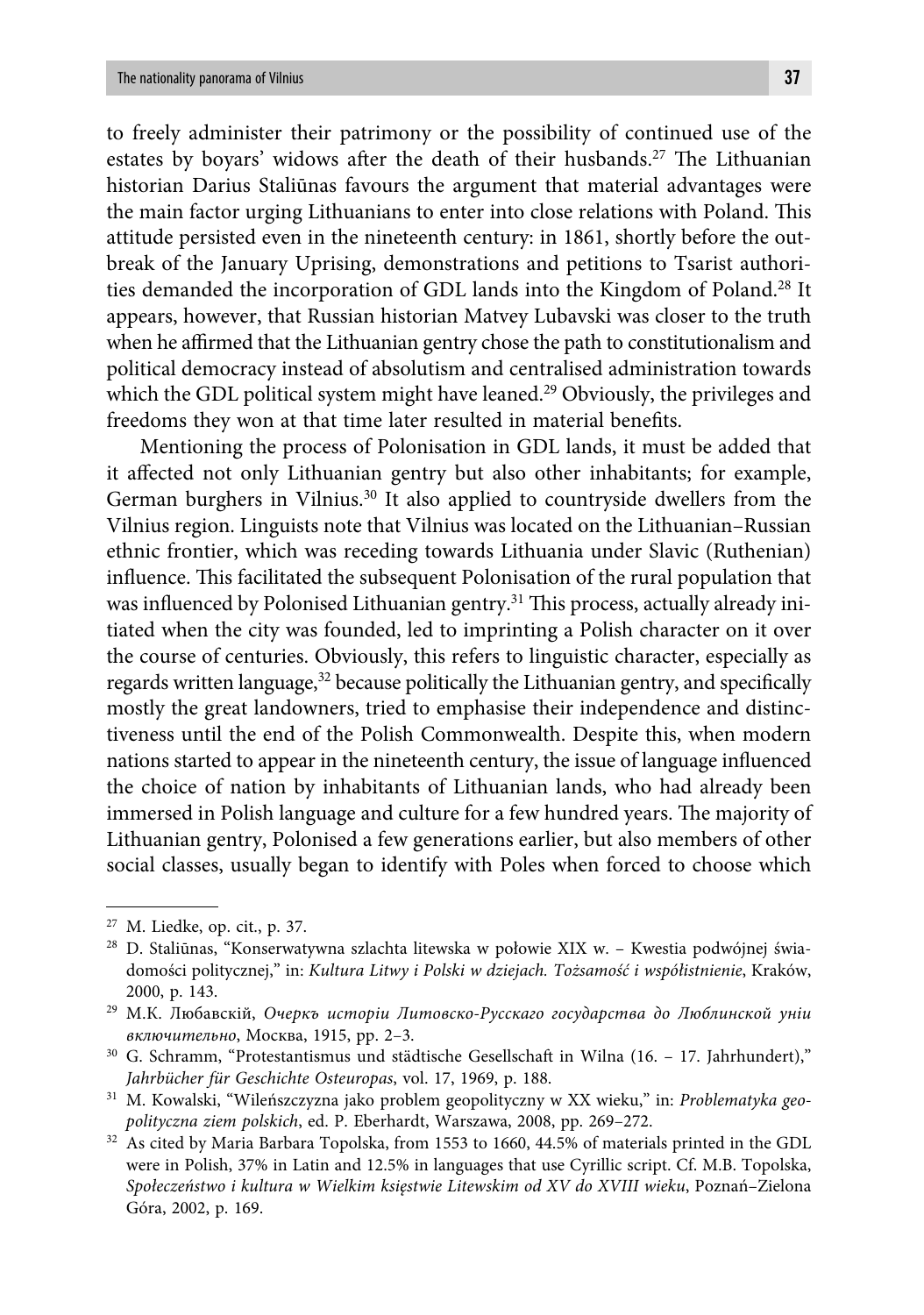nation to belong to. The foundation of these choices, in addition to other factors, might have been the condition of the Lithuanian revival movement and the values it stood for. Actually, apart from a few members of the gentry, a decided majority of its adherents were recruited from young Lithuanian intelligentsia of peasant origin. Moreover, the movement was aimed mostly at the peasant population, which was not to the liking of many a scion of nobility. The fact that a uniform literary Lithuanian language was still being intensely developed at the time (in the nineteenth century) was probably also of quite some significance.<sup>33</sup> This led many to view the entire enterprise as something artificial or, even worse, inspired by the enemies of Poland. It was this very thinking that became the cornerstone of later Polish–Lithuanian conflict. Wiktor Sukiennicki ascribed this state of affairs to the Polish Commonwealth failing to develop at an opportune time a term equivalent to "Briton," which was used to describe all inhabitants of the United Kingdom of Great Britain and Ireland.34 In the Commonwealth, the words "Poland" and "Poles" persisted as such general terms. It is difficult to conclude whether introducing an appellation such as "Commonwealthian," which could be applied in equal measure to Poles, Lithuanians and Ruthenes, might have defused the future Lithuanian– Polish conflict. The fact remains, however, that already in the nineteenth century Lithuanian gentry and intelligentsia were viewed as Poles. It was these circumstances that led Adam Mickiewicz to pen the following passage in *The Books* and the Pilgrimage of the Polish Nation: "The Lithuanian and the Masovian are brothers, and do brothers quarrel, because one is named Wladislaw, and the other Witowt? Their common name is the same – that of Poles."<sup>35</sup> It should be clearly noted, however, that this question relates to the sphere of feelings of those who use such appellations, and not to the terminology then in use. Browsing through Polish press from the late nineteenth and early twentieth century, we can see that Vilnius is referred to mostly as "the capital of Gediminas," or possibly "the capital of Lithuania," where Lithuanians dwelt. However, the context of the articles clearly shows that it is Poland and Poles that are described in these terms. This was because Lithuania was then overwhelmingly viewed as a region of Poland, and the Lithuanians as its inhabitants. All of this was the result of assigning the name of Poland to the entire Commonwealth; in speaking about Poland, it was inferred to refer to the Commonwealth.

\*

<sup>33</sup> Jan Otrębski, an expert on Lithuanian, notes the fact that a literary language common to all Lithuanians took shape only between 1880 and 1900. Quoted from: J. Otrębski, *Gramatyka języka litewskiego*. vol. 1: *Wiadomości wstępne. Nauka o głoskach*, Warszawa, 1958, pp. 55–56.

<sup>34</sup> W. Sukiennicki, "Polityczne konsekwencje błędu semantycznego," *Zeszyty Historyczne*, 72, 1985, pp. 18–33.

<sup>35</sup> A. Mickiewicz, *Księgi narodu polskiego i pielgrzymstwa polskiego*, Paris, 1832, p. 72 [transl. J. Ridgway, London, 1833, p. 55].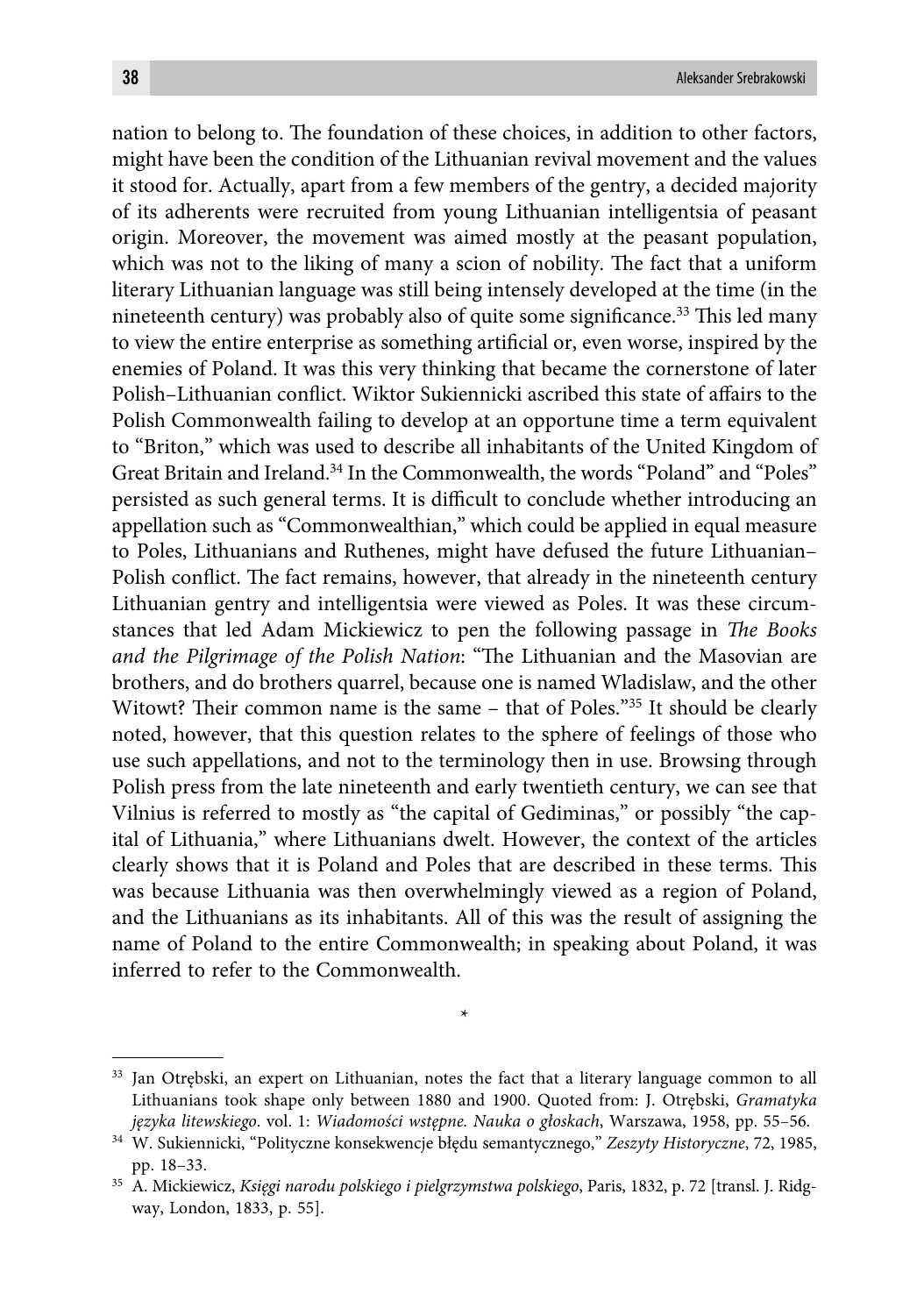Before we proceed to present the detailed ethnic composition of Vilnius from the late nineteenth century onwards, let us first consider the changes in the city's population as a whole. Thanks to preserved materials compiled by the municipal authorities, we can trace these processes since the end of the eighteenth century. Moreover, to make our picture more complete, we also have estimates from the first half of the sixteenth and mid-seventeenth centuries.

| Year | Number of inhabitants |  |  |  |
|------|-----------------------|--|--|--|
| 1530 | 30.0                  |  |  |  |
| 1654 | 14.0                  |  |  |  |
| 1795 | 17.7                  |  |  |  |
| 1796 | 17.5                  |  |  |  |
| 1800 | 31.0                  |  |  |  |
| 1811 | 56.3                  |  |  |  |
| 1818 | 33.6                  |  |  |  |
| 1834 | 52.3                  |  |  |  |
| 1861 | 60.5                  |  |  |  |
| 1869 | 64.4                  |  |  |  |
| 1880 | 89.6                  |  |  |  |
| 1886 | 103.0                 |  |  |  |
| 1897 | 154.5                 |  |  |  |
| 1900 | 162.6                 |  |  |  |
| 1914 | 214.6                 |  |  |  |
| 1917 | 138.8                 |  |  |  |
| 1919 | 129.0                 |  |  |  |

**Table 1.** Changes in the number of Vilnius inhabitants from 1530 to 2011(in thousands) $36$ 

<sup>36</sup> Sources of data: Lietuvos Centrinis Valstybės Archyvas, F. R-743, Ap. 5, B. 45, l. 23; *International migration in Lithuania. Causes, consequences, strategy*, ed. A. Sipavičienė, Vilnius, 1997, p. 318; *Первая всеобщая перепись населения Российской империи, 1897 г. IV. Виленская губерния*, fasc. 2, Санкт-Петербург, 1901, pp. 88–89; *Spis ludności na terenach administrowanych przez zarząd Cywilny Ziem wschodnich (grudzień 1919)*, ed. E. Romer, Lwów, 1920, p. 27; *Rocznik Statystyczny Wilna 1936*, Wilno, 1938, p. 9; *Итоги Всесоюзной переписи населения 1979 года по Литовской СССР*, vol. 1, Вильнюс, 1980, p. 228; *Vilniaus miesto savivaldybės gyventojai ir būstai*, Vilnius, 2004, p. 38; M. Łowmiańska, *Wilno przed najazdem moskiewskim 1655 roku*, Wilno, 1929, pp. 74–77.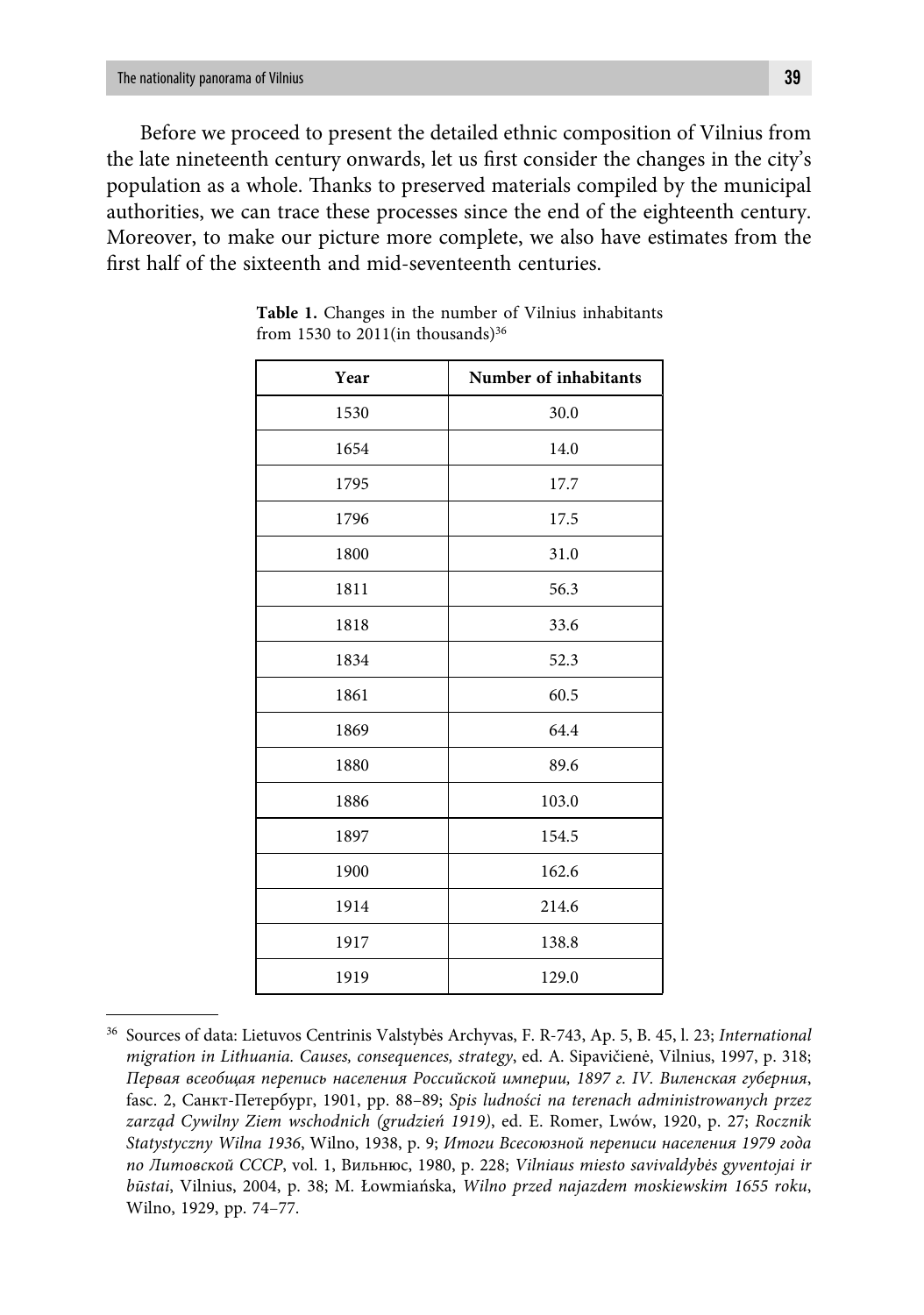| Year | Number of inhabitants |  |  |  |  |
|------|-----------------------|--|--|--|--|
| 1923 | 167.5                 |  |  |  |  |
| 1931 | 195.1                 |  |  |  |  |
| 1939 | 215.2                 |  |  |  |  |
| 1941 | 186.3                 |  |  |  |  |
| 1942 | 143.5                 |  |  |  |  |
| 1945 | 110.0                 |  |  |  |  |
| 1946 | 123.6                 |  |  |  |  |
| 1959 | 236.1                 |  |  |  |  |
| 1970 | 372.1                 |  |  |  |  |
| 1979 | 475.8                 |  |  |  |  |
| 1989 | 576.7                 |  |  |  |  |
| 1993 | 590.1                 |  |  |  |  |
| 1994 | 578.6                 |  |  |  |  |
| 2001 | 553.9                 |  |  |  |  |
| 2011 | 535.6                 |  |  |  |  |

Going through this list, we can easily recognise the disasters that struck the city from the early sixteenth century onwards. The first was the Polish–Russian war of 1654–1667, followed by the Napoleonic Wars with the campaign of 1812, the First World War and Polish–Soviet War, and the Second World War. All these events had a major impact on the temporary decrease of the city's population, and hence changes in the national composition, because the number of those who died and departed was uneven among each nationality.

In its early period, when Vilnius was the capital of GDL and the seat of the Grand Duke, it naturally attracted, on one hand, the boyars (gentry), who wanted to remain as close to the ruler as possible; and on the other hand, experts of various kinds who could offer their services to those people. This, in turn, resulted in a systematic growth of the city population. With its 30,000 inhabitants in 1530, Vilnius could not hold a candle to the European metropolises of the time such as Paris, with a population of 185,000 around 1500, Venice with 110,000, Genoa with 150,000, or Florence with 60,000. Compared to other Polish cities, however, Vilnius was doing much better, its population second only to Kraków, and coming ahead of Lwów, Poznań, and especially Warsaw, whose dynamic expansion would not take place until later. Unfortunately, the seventeenth and eighteenth centuries brought a slow decline of the city, as it was ravaged by plagues, fires and wars.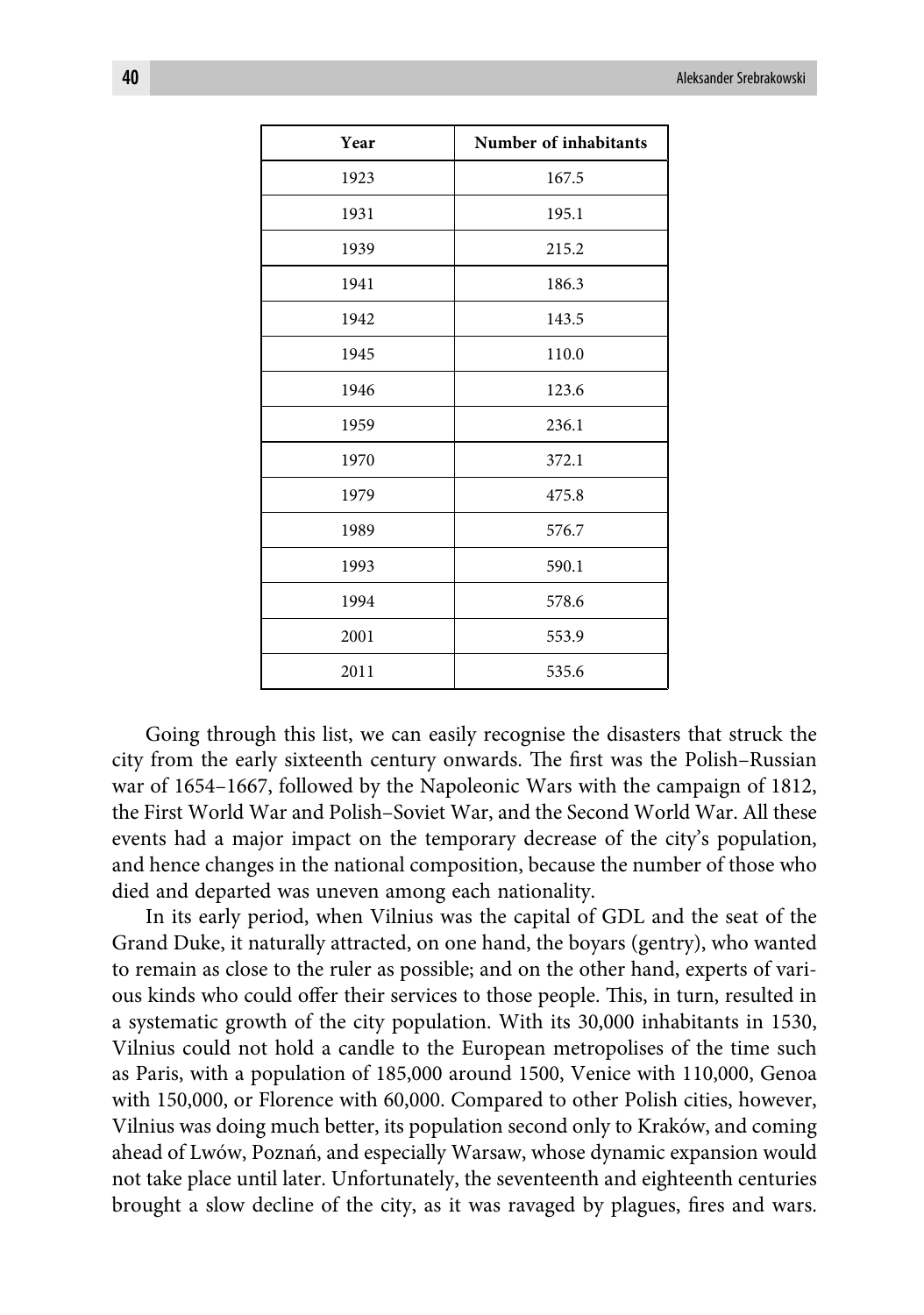When the Union of Lublin was signed, the political importance of Vilnius dwindled, because Polish kings now automatically became Grand Dukes of Lithuania and there was no separate grand ducal court in the city. In the nineteenth century, despite rebuilding that followed the events of 1812, the city's relevance reached new lows, especially after the January Uprising, when it was demoted to a provincial locality, the capital of a governorate in the Russian Empire. Interestingly, despite the lack of major industries, the suppression of the university in 1832, and the underused possibilities of becoming an agricultural trade hub, the number of the city's inhabitants regularly grew and was not considerably different from the cities we compared it to above based on early sixteenth-century data. The geographical and statistical atlas published by A. F. Marks in 1908 cites the following figures, showing the number<sup>37</sup> of inhabitants of cities to which we compared Vilnius earlier: Vilnius 165,000, Genoa 235,000, Florence 210,000, Venice 152,000, Kraków 104,000, Poznań 140,000 and Lwów 180,000.<sup>38</sup> Thanks to the development of major industries and trade, cities that decidedly overtook Vilnius in population included Warsaw (760,000) and Łódź (350,000), which at that time ranked third and fifth in the entire Russian Empire.<sup>39</sup> On the same list, Vilnius came ninth. In the northwestern corner of the Russian Empire, Vilnius was the second-largest city after Riga with 280,000 inhabitants. For comparison, Minsk had 91,000, and Reval (Tallin), Dvinsk (Daugavpils) and Białystok 66,000 each.<sup>40</sup> It is therefore apparent that despite a considerable economic and cultural decline, Vilnius still remained a notable urban centre, which, according to classifications used in Poland today, could be ranked among large cities.

The exact statistical national composition of Vilnius can be determined only from the late nineteenth century onwards, when the Russian authorities conducted the first empire-wide population census. Beginning with 1897, population censuses were conducted reasonably systematically, organised by those who held the authority over the city at that time – Russians, Germans, Poles, Germans again, USSR authorities and finally Lithuanians. In the eighteenth and for the majority of the nineteenth century different kinds of statistical research were conducted in Vilnius, not specifically to examine the national composition of the city<sup>41</sup> but

\*

 $37$  The atlas contains no information about the year or provenance of its statistical details.

<sup>38</sup> *Всеобщій географическій и статистическій карманный атласъ*, Санкт-Петербург, 1908, 3rd edition, pp. 23, 31, 39 and 43.

<sup>39</sup> Ibid., p. 43.

<sup>40</sup> Ibid*.*

<sup>&</sup>lt;sup>41</sup> While a population census was held in 1789 in the Commonwealth, Irena Gieysztorowa notes that it cannot be termed a universal census, because it did not encompass the tax-exempt classes (i.e. the gentry and clergy). The list of census columns also did not provide for registering confession or nationality. Cf.: I. Gieysztorowa, "Państwowy spis ludności w 1789 r.," in: *Pierwszy*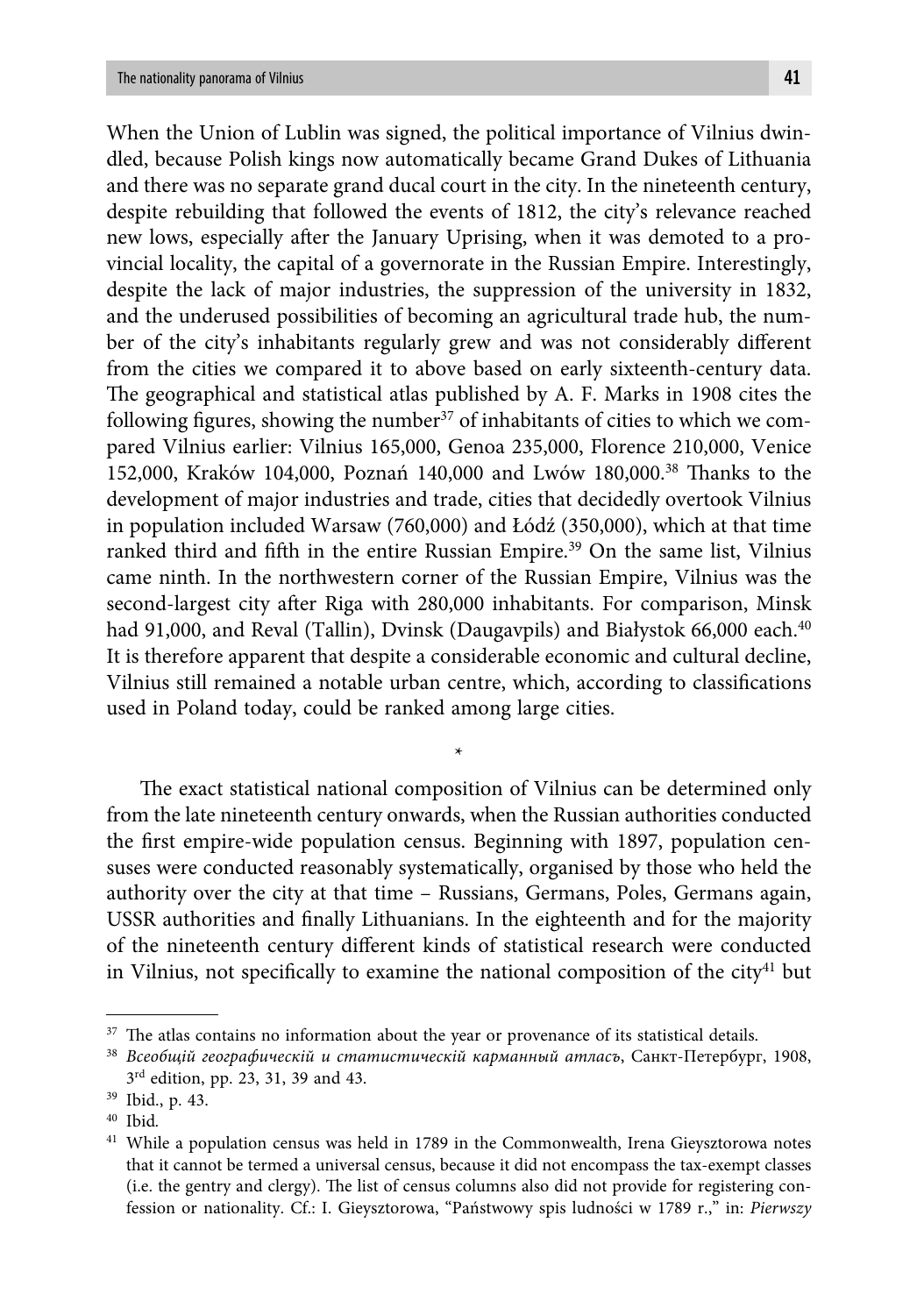mostly as a result of its economic circumstances. The data collected in them was, however, used by various authors to make an estimate of the national composition of the Vilnius population. In 1929, Maria Łowmiańska of the Vilnius Stefan Bathory University compiled an estimate of the local confessional and national composition in the mid-eighteenth century.<sup>42</sup> According to her findings, the city, which then had 14,000 inhabitants, was dominated by its Catholic population. The next largest group were the Uniates, followed by Protestant and Orthodox communities, whose sizes were about equal. The Jewish population at that time consisted of some 1,500. The list was rounded out by the Mohammedans, who reportedly numbered a few hundred.<sup>43</sup> The author also found that "the Catholic population of Vilnius is generally (in linguistic and cultural terms) Polish, with a few percent of Germans and Lithuanians; the Uniates and Disuniates, formerly Ruthenes, are now dominated by Poles. Likewise, the Orthodox and Protestants are mostly of Polish origin."44

In 1832, Michał Baliński compiled a statistical work dealing with the Vilnius population, yet he admitted that he was able to divide it only in terms of social class and confessions. It is worthwhile to cite the words with which he began to discuss the issue: "As to their descent, the inhabitants of Vilnius are Lithuanians, Russians, Germans and Jews. The numbers of other races are so small that they cannot form a division of their own in this respect."45 In the context of the issue under consideration, it is interesting that he does not mention Poles, although the Polish language was then dominant in the city. The prime evidence that Polish was the lingua franca for Vilnius inhabitants is the fact that *Kuryer Litewski*, the first newspaper printed there in 1760, was in Polish. Moreover, even during the partitions, until 2 January 1834, when this title started to appear in Polish and Russian, $46$  all periodicals issued in the city were Polish publications. $47$  Entirely Russian newspapers did not start to appear in Vilnius until 1834, Belarusian until 1862, Jewish until 1841 (in Hebrew) and until 1896 (in Yiddish), and Lithuanian until 1904.<sup>48</sup> Let us go back to Baliński's book, however, where the author's calculations show that in 1832, 57.5% of Vilnius' inhabitants were Jews. Later, he slightly overestimates the total number of inhabitants, but also the number of Jews,

*spis domów i ludności Rzeczypospolitej Polskiej 1789 r. Wybrane pisma historyczno-demografi czne*, ed. M. Latuch, Warszawa, 2005, p. 128.

<sup>42</sup> M. Łowmiańska, *Wilno przed najazdem moskiewskim 1655 roku*, Wilno, 1929, p. 78.

<sup>43</sup> Ibid.*,* p. 91.

<sup>44</sup> Ibid*.*

<sup>45</sup> M. Baliński, *Opisanie statystyczne miasta Wilna*, Wilno, 1835, p. 61.

<sup>46 &</sup>quot;Programma na wydawanie od 1834 roku urzędowey gazety Kuryer Litewski," *Kuryer Litewski*, no. 154 of 29 December 1833, p. 19.

<sup>&</sup>lt;sup>47</sup> J. Kazlauskaitė, *Vilniaus periodiniai leidiniai 1760-1918. Bibliografinė rodyklė*, Vilnius, 1988, pp. 96–103; "Dziennikarstwo polskie na Litwie," *Kuryer Litewski*, no. 1 of 1 (14) September 1905, pp. 3–4.

<sup>48</sup> J. Kazlauskaitė, loc. cit.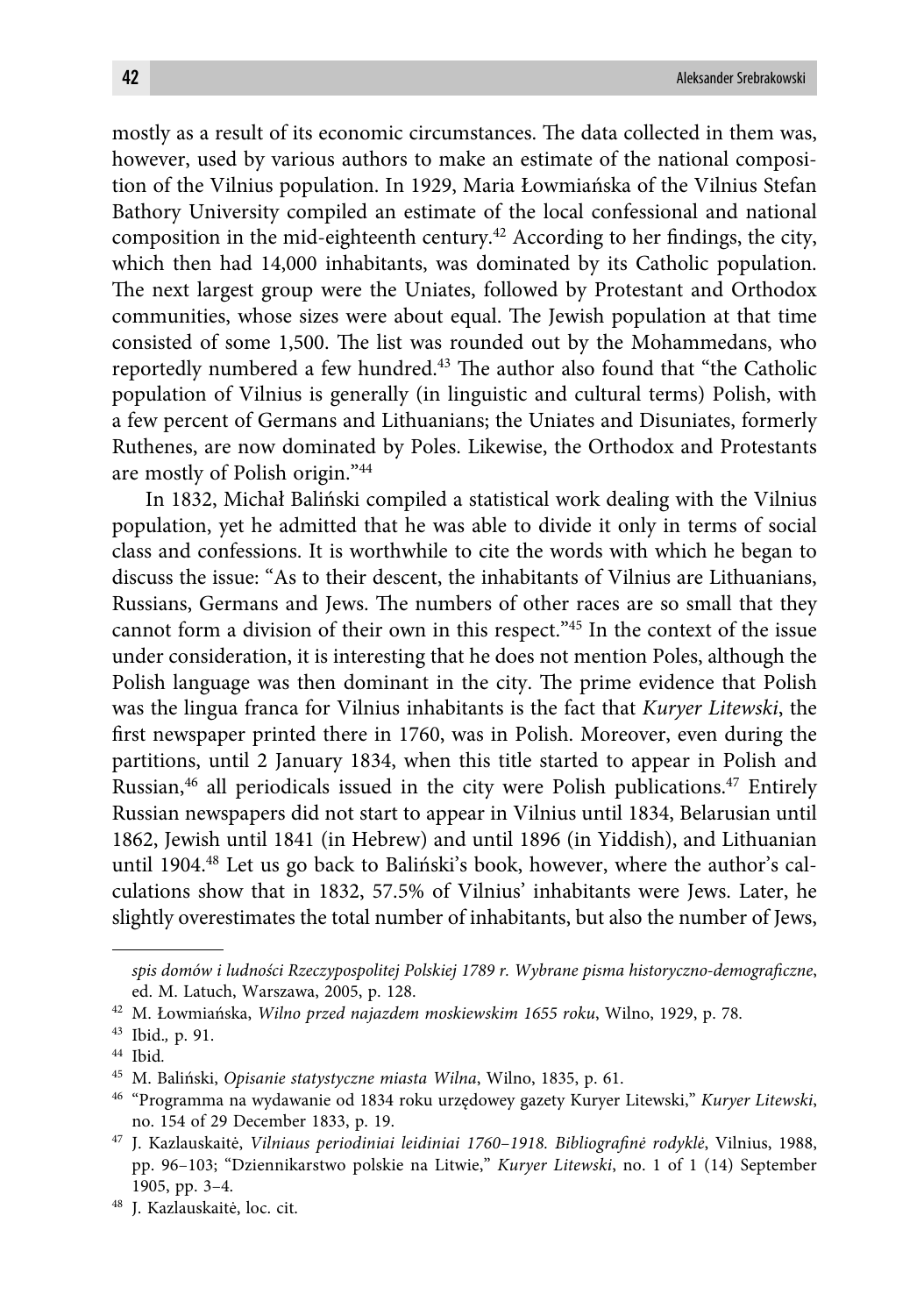increasing the percentage to 60%. It should be remarked, however, that Baliński did not have data about the Orthodox, Mohammedans and Karaites, and accordingly the percentage of Jews should be cut down (by how much?); however, this does not change the fact that in these times the Jews must have formed the relative majority of the city's inhabitants, surpassing the number of Catholics.<sup>49</sup> The trend noted by Baliński remained constant almost until the outbreak of the First World War. According to data of the Russian military administration, in 1848 Jews accounted for more than one half of the city's inhabitants.50 In 1858, Adam Honory Kirkor, using data collected in 1853 by a committee on statistics from various religious and social institutions, found that the number of Vilnius inhabitants was 61,185. Among these, the most numerous uniform groups were adherents to the Mosaic religion, numbering 28,555, followed by Catholics, mostly Poles and Lithuanians (26,540), the Orthodox (4,930), Protestants (866) and Mohammedans  $(285).$ <sup>51</sup> From these figures it appears that in 1853 the Jewish population formed 46.7% of city inhabitants. A similar percentage of Jews might also be calculated based on the figures given by Baliński if the missing data about the Orthodox,

In subsequent years, 1869 and 1872, other censuses were organised in Vilnius, but these activities were still related to fiscal matters. It was not until 1875 that the North-Western Branch of the Russian Geographic Society carried out a one-day census of the city population. The total number of Vilnius inhabitants was then reckoned at 82,668.<sup>52</sup> Broken down by confession, the figures are:

| 37,909 | $(45.9\%)$ Jews                 |
|--------|---------------------------------|
| 27,781 | $(33.6%)$ Catholics             |
| 13,093 | $(15.8\%)$ Orthodox             |
| 2,402  | (2.9%) Lutherans and Calvinists |
| 573    | (0.7%) Old Believers            |
| 260    | $(0.3\%)$ Mohammedans           |
| 85     | $(0.1\%)$ Karaites              |
| 6      | $(0.0\%)$ Armenians             |
| 559    | $(0.7%)$ no confession given.   |

Mohammedans and Karaites were supplied.

<sup>49</sup> Slightly earlier, in 1830, Ignacy Chodźko estimated the number of Vilnius inhabitants at 50,000, of which 30,000 (60%) were to be Jews. Cited aft er: *Материалы для географии и статистики России, собранные офицерами Генерального штаба. Виленская губерния*, ed. А. Корева, Санкт-Петербург, 1861, p. 711.

<sup>50</sup> *Военно-статистическое обозрение Российской* Империи, vol. 9, pt. 2: *Виленская губерния*, Санкт-Петербург, 1848, p. 31.

<sup>51</sup> A.H. Kirkor, "Ludność miasta Wilna," *Teka Wileńska*, 3, 1858, p. 205.

<sup>52</sup> *Вильна и окрестности. Путеводитель и историческая справочная книжка*, Вильна, 1883, p. 305.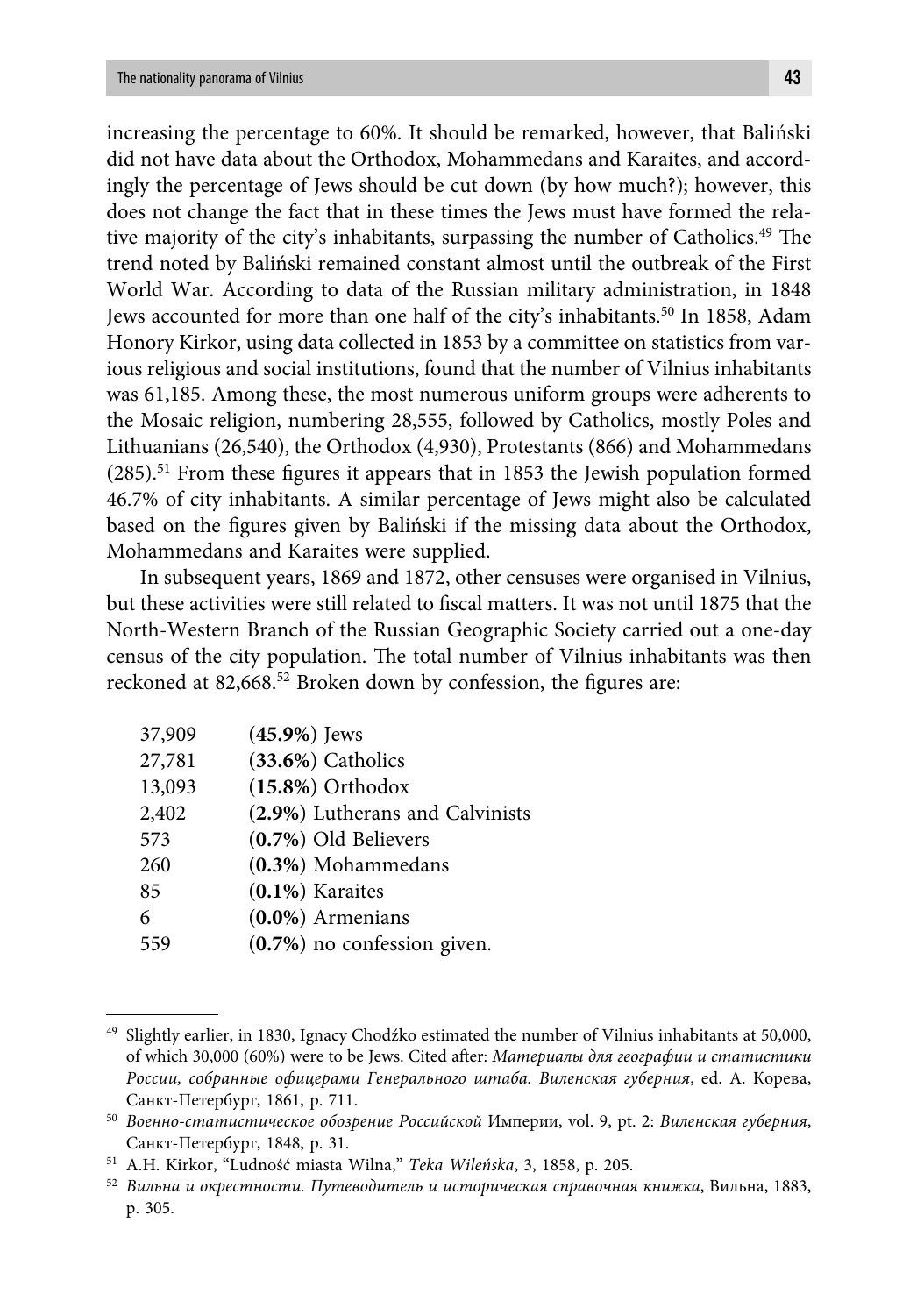It is also worthwhile noting that according to the cited census, 50.3% of the city's inhabitants were illiterate.<sup>53</sup> This suggests that these people's national self-identification might be doubtful if an attempt was then made to conduct a census registering the ethnic origin of the inhabitants. This also offered numerous opportunities for census takers to manipulate the figures. For the nineteenth-century Vilnius, this issue requires detailed research before the results can be used in scholarly publications. Six years later, in 1881, according to data collected by the governorate's committee on statistics from fiscal authorities and the police, Vilnius had a total of 89,557 inhabitants. Broken down by confession, the figures are:

| 45,624 | $(50.9\%)$ Jews                   |
|--------|-----------------------------------|
| 32,769 | $(36.6%)$ Catholics               |
| 8,365  | $(9.4\%)$ Orthodox                |
| 1,896  | (2.1%) Lutherans and Calvinists   |
| 558    | $(0.6\%)$ Old Believers           |
| 250    | (0.3%) Mohammedans                |
| 95     | $(0.1\%)$ Karaites. <sup>54</sup> |

Despite different origins, these figures concurrently show that during the partitions Vilnius became a city dominated by the Jewish population. The cause of this turn of events was the Russian policy towards the nation, as since the times of Catherine II steps had been taken to promote its rapid assimilation. One of the methods used was depriving Jews of land. As a result, they became unable to support themselves in the countryside and sought a living in the cities, Vilnius among them.55 Another instrument devised to further assimilation was developing a profiled network of state schools for Jews. Initially, these were elementary-grade schools, while in 1847 two state rabbinic schools were established in Zhytomyr and Vilnius,<sup>56</sup> the latter one existing until 1873. The fact that the school was located in Vilnius confirms the importance of the former GDL capital as a centre of Jewish culture.

Mentioning the dominant position of Jews in nineteenth-century Vilnius, it must be remembered that this community in the former areas of the Commonwealth was notable for its low degree of assimilation. Moreover, in the cities themselves they actually lived apart from the rest of the population, with whom they inter-

<sup>53</sup> Ibid.

<sup>54</sup> Ibid., p. 306.

<sup>55</sup> For a wider treatment, see: I. Schiper, "Żydzi na kresach północnych i wschodnich w czasach porozbiorowych," in: *Żydzi w Polsce odrodzonej. Działalność społeczna, gospodarcza, oświatowa i kulturalna*, ed. I. Schiper, A. Tartakower, A. Hafftka, Warszawa, n.d., pp. 563-574.

<sup>56</sup> For a wider treatment, see: V. Dohrn, "Das Rabbinerseminar in Wilna (1847–1873). Zur Geschichte der ersten staatlichen höheren Schule für Juden im Russischen Reich," *Jahrbücher für Geschichte Osteuropas*, vol. 45, 1997, pp. 379–400.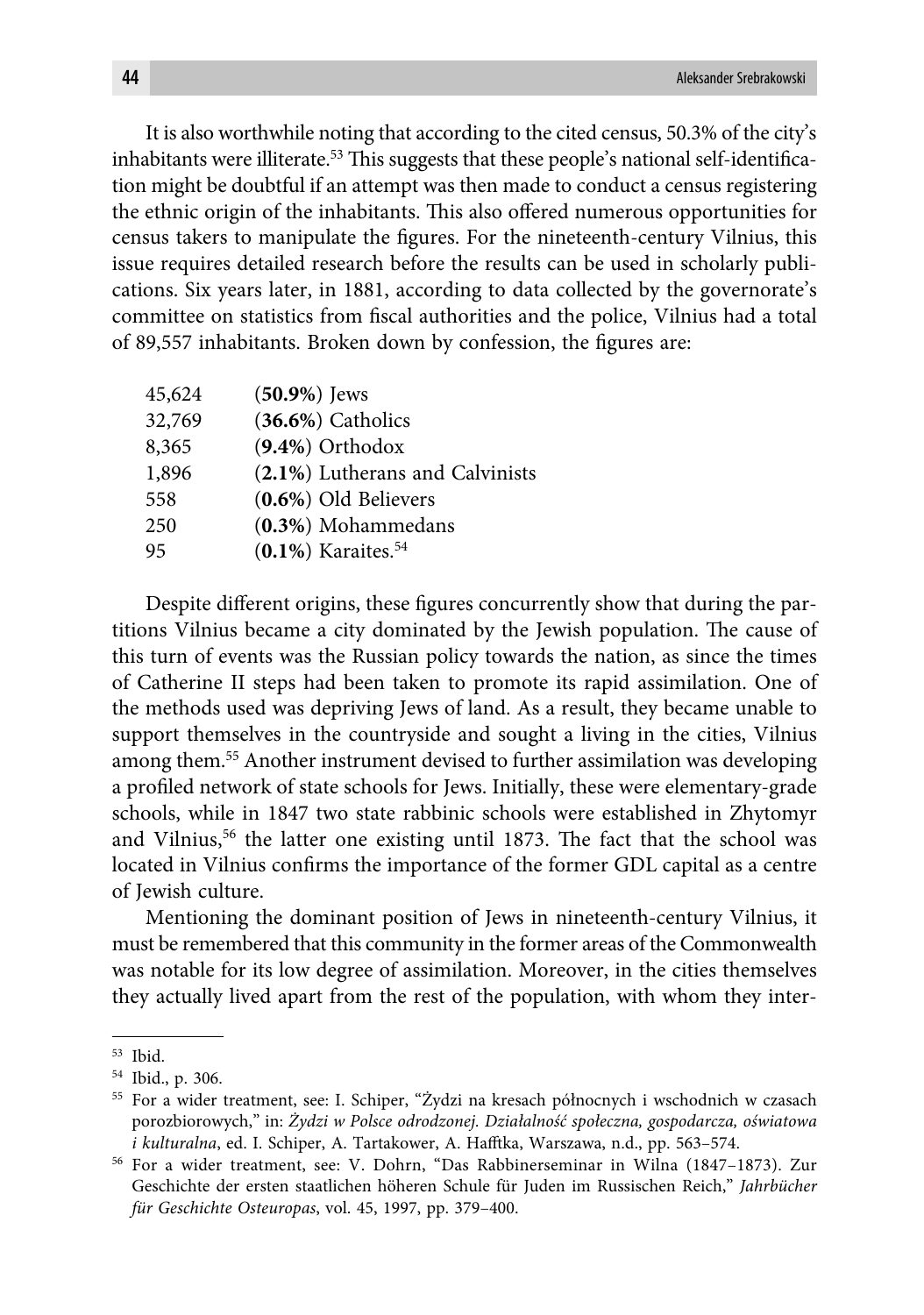acted only when engaging in trade and services. Further integration was also hindered by the limited representation of the Jewish community in the municipal self-government authorities.

\*

As already noted above, the first universal census in which Vilnius was included took place in 1897. Subsequent censuses took place in 1915, 1916, 1919, 1923, 1931, 1941, 1942, 1951, 1959, 1970, 1979, 1989, 2001 and 2011. The 1897 census was conducted by the Russian government, and the 1915 and 1916 ones by the German occupation authorities. The 1919, 1923 and 1931 censuses were carried out by the Poles. During the Second World War, the 1941 and 1942 censuses were organised by Germans, and censuses between 1951 and 1989 were taken by the USSR authorities. Finally, the 2001 and 2011 censuses are already the work of independent Lithuania. In addition to census results, we also have the findings of the interbellum Central Statistical Office of Vilnius City published in the *Vilnius Statistical Yearbook*. It included data on the confessions of city inhabitants since 1869, based on former Russian publications.<sup>57</sup> Because it is mostly data on the number of Poles we are interested in, the fact that the censuses were held by various parties who exercised authority in the Vilnius region at the time dismisses the allegation of using one-sided sources favourable only to Poland.

While earlier on, only fragmentary data about the confessional composition of Vilnius were given, now we can present its changes from 1869 to 1931 in a systematic way. The terminal years have been decided by available source materials. 1869 is the earliest date mentioned in the *Vilnius Statistical Yearbook*. 1931, in turn, is the date of the second and last population census carried out in the Second Polish Republic. The German censuses of 1941 and 1942, and the Soviet censuses do not mention the confession of inhabitants; therefore, we are limiting our review to the year 1931.

As already noted above, it can be seen that the Mosaic faith dominated in the city until the outbreak of the First World War. However, in the late nineteenth century, and specifically in the universal census, the Jewish population for the first time showed a downward trend. During the two years from 1895 to 1897 the number of Jews living in Vilnius decreased by 13,144. On the other hand, the number of Catholics and Orthodox continued to grow, causing the gap between Judaism and Christianity, especially Catholics, to narrow. In 1895, Jews in Vilnius outnumbered Catholics by 31,125, while in 1897 the difference was only 7,143. According to German data from the First World War, the percentages of population by confession were as follows: Catholics 54.1%, Jews 43.5%, Orthodox 1.5%, Lutherans 0.8% and others 0.1%. In 1916, the adherents of Judaism thus became

<sup>&</sup>lt;sup>57</sup> This was a series of publications issued between 1845 and 1915: *Памятная книжка Виленской губернии*.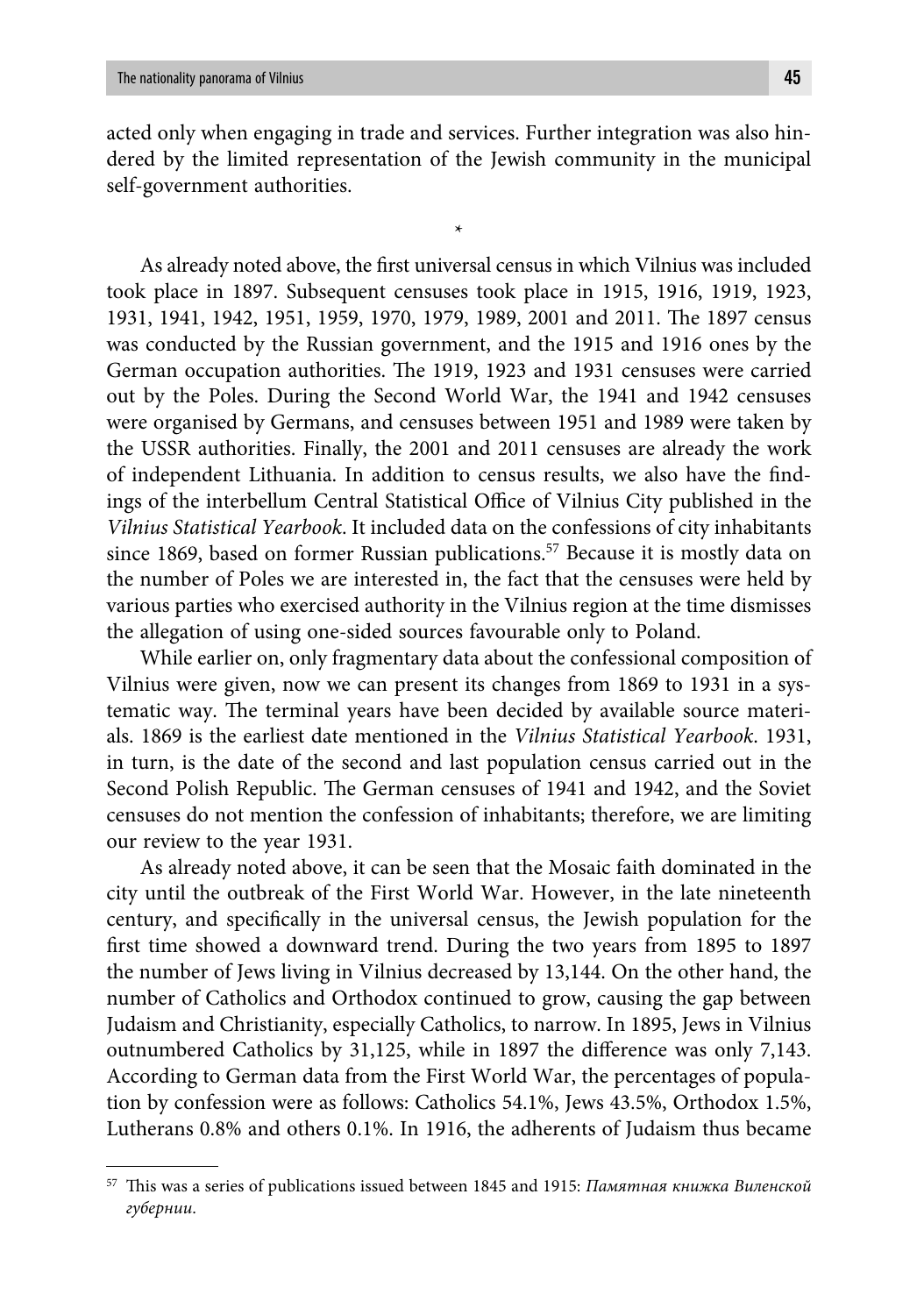|      |                                | Number of inhabitants by confession: |           |          |           |          |         |         |  |
|------|--------------------------------|--------------------------------------|-----------|----------|-----------|----------|---------|---------|--|
| Year | of inhabitants<br>Total number | Jews                                 | Catholics | Orthodox | Lutherans | Karaites | Muslims | Others  |  |
| 1869 | 64,377                         | 30,733                               | 22,804    | 8,435    | 1,711     | 57       | 106     | 531     |  |
| 1872 | 76,356                         | 37,697                               | 27,664    | 8,369    | 1,791     | 58       | 140     | 637     |  |
| 1880 | 89,636                         | 45,198                               | 33,144    | 8,491    | 1,940     | 82       | 246     | 535     |  |
| 1890 | 109,808                        | 59,198                               | 33,628    | 13,787   | 1,962     | 127      | 360     | 746     |  |
| 1897 | 154,532                        | 63,831                               | 56,688    | 28,638   | 2,233     | 155      | 842     | 2,145   |  |
| 1916 | 140,840                        | 61,233                               | 76,196    | 2,049    | 1,158     |          |         | 204     |  |
| 1919 | 128,954                        | 46,559                               | 75,336    | 5,873    |           |          |         | 1,186   |  |
| 1923 | 167,454                        | 55,437                               |           |          |           |          |         | 112,017 |  |
| 1931 | 195,071                        | 55,006                               | 125,999   | 9,321    |           |          |         | 4,745   |  |

Table 2. The confessional composition of Vilnius from 1869 to 1931<sup>58</sup>

**Note:** Except for 1919 and 1931, in all other years the number of inhabitants includes temporary visitors.

the second-largest confessional group in the city. Now, it was the Catholics who outnumbered them by 14,963. Following the end of the First World War, when the Polish–Soviet war had been raging for several months, the decline of the Jewish population numbers continued. In 1919, the gap between the two groups grew to 28,777 in favour of the Catholics. Following the great upheavals of 1914–1920, in times of peace the Jewish community in Vilnius started to grow again. From 1919 and 1923, its size increased by 8,878. In turn, by the 1931 universal census it fell by 431, a minor decrease. It can therefore be considered that the Jewish population at that time remained basically unchanged, in contrast to Catholics, whose numbers systematically grew. Ultimately, then, eight years before the outbreak of the Second World War the confessional composition of the inhabitants was Catholics 64.6%, Jews 28.2%, Orthodox 4.8% and other confessions 2.4%.

Now let us review the changes in the national composition of Vilnius. This time, our data range spans the period from 1897 to 2011. Due to the varied level of detail of the published data, we have limited ourselves to citing figures for the four main nationalities living in Vilnius (Jews, Poles, Russians and Lithuanians),

<sup>58</sup> Data sources: *Первая всеобщая перепись населения Российской империи, 1897 г. IV. Виленская губерния*, fasc. 2, Санкт-Петербург, 1901, pp. 88–89; *Rocznik Statystyczny Wilna 1936*, Wilno, 1938, p. 9; M. Brensztejn, *Spisy ludności m. Wilna za okupacji niemieckiej od d. 1 listopada 1915*, Warszawa, 1919, p. 21; *Spis ludności na terenach administrowanych przez zarząd Cywilny Ziem wschodnich (grudzień 1919)*, ed. E. Romer, Lwów, 1920, p. 27; *Drugi powszechny spis ludności z dn. 9 XII 1931 r. Mieszkania i gospodarstwa domowe. Ludność. Stosunki zawodowe. Miasto Wilno*, Warszawa, 1937, p. 11.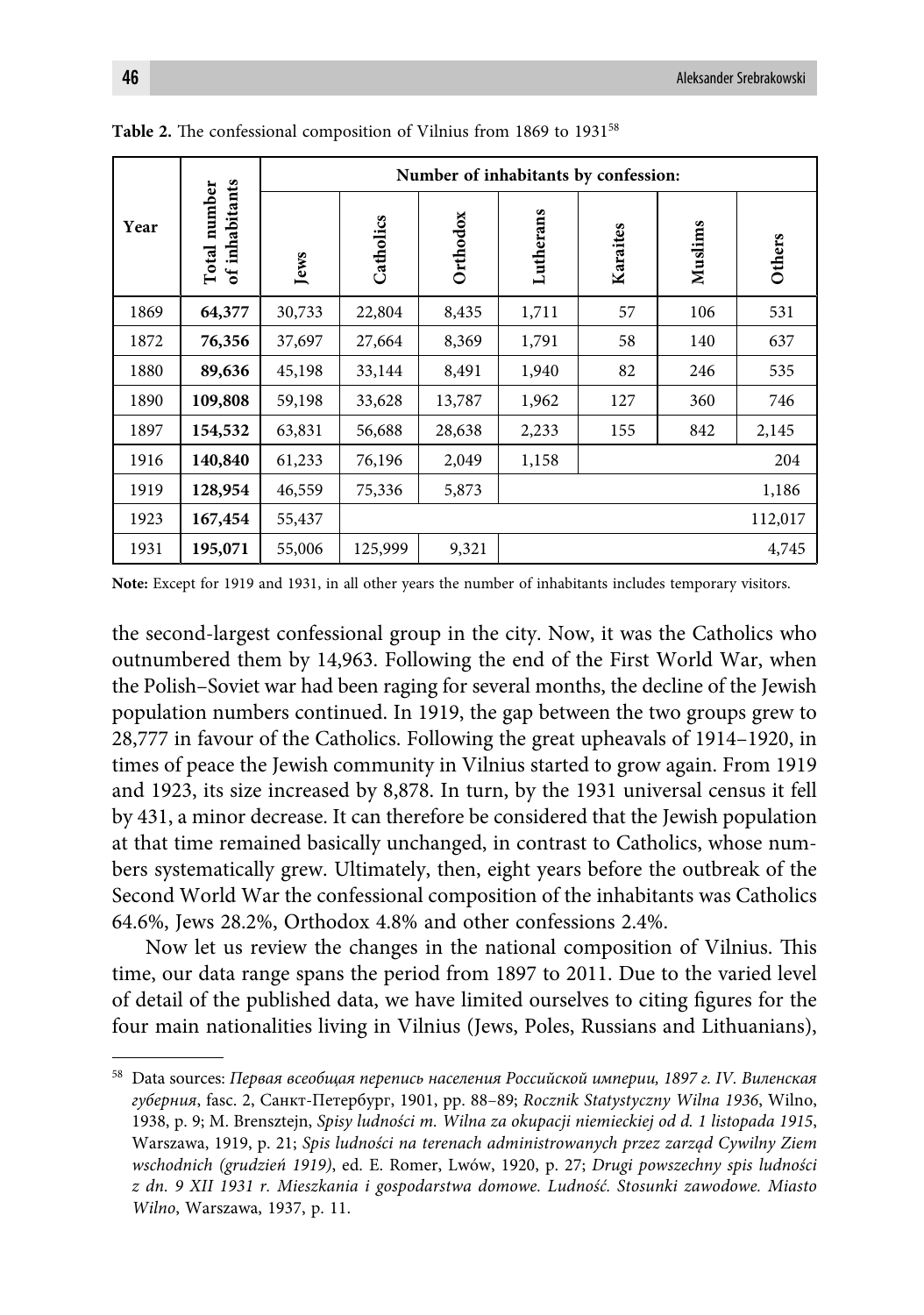while lumping the remainder under "others." It must also be remembered that in the 1897 and 1931 censuses the inhabitants were not asked about nationality, but their first language, which was not fully aligned with nationality, because, for example, some Jews chose Polish or Russian instead of Hebrew or Yiddish.

| <b>Census</b> | <b>Total number</b> | Number of inhabitants by nationality |         |                 |             |               |  |
|---------------|---------------------|--------------------------------------|---------|-----------------|-------------|---------------|--|
| year          | of inhabitants      | <b>Jews</b>                          | Poles   | <b>Russians</b> | Lithuanians | <b>Others</b> |  |
|               | 1897<br>154,532     | 61,844                               | 47,641  | 30,919          | 3,124       | 11,004        |  |
|               |                     | 40.0%                                | 30.8%   | 20.0%           | 2.0%        | 7.2%          |  |
|               |                     | 61,265                               | 70,629  | 2,030           | 3,699       | 3,217         |  |
| 1916          | 140,840             | 43.5%                                | 50.2%   | 1.4%            | 2.6%        | 2.3%          |  |
|               |                     | 46,559                               | 72,416  |                 | 2,920       | 7,059         |  |
| 1919          | 128,954             | 36.1%                                | 56.1%   |                 | 2.3%        | 5.5%          |  |
|               |                     | 56,168                               | 100,830 | 4,669           | 1,445       | 4,342         |  |
| 1923          | 167,454             | 33.5%                                | 60.2%   | 2.8%            | 0.9%        | 2.6%          |  |
|               |                     | 54,596                               | 128,628 | 7,372           | 1,579       | 2,896         |  |
| 1931          | 195,071             | 28.0%                                | 65.9%   | 3.8%            | 0.8%        | 1.5%          |  |
|               |                     | 30,179                               | 94,511  | 6,712           | 52,370      | 2,541         |  |
| 1941          | 186,313             | 16.2%                                | 50.7%   | 3.6%            | 28.1%       | 1.4%          |  |
|               |                     |                                      | 103,203 | 6,012           | 29,480      | 4,793         |  |
| 1942          | 143,498             |                                      | 71.9%   | 4.2%            | 20.6%       | 3.3%          |  |
|               | 179,300             | 5,500                                | 37,700  | 59,700          | 55,300      | 21,100        |  |
| 1951          |                     | 3.1%                                 | 21.0%   | 33.3%           | 30.8%       | 11.8%         |  |
|               | 236,078             | 16,354                               | 47,226  | 69,416          | 79,363      | 23,719        |  |
| 1959          |                     | 6.9%                                 | 20.0%   | 29.4%           | 33.6%       | 10.1%         |  |
|               |                     | 16,491                               | 68,261  | 91,004          | 159,156     | 37,188        |  |
| 1970          | 372,100             | 4.4%                                 | 18.3%   | 24.5%           | 42.8%       | 10.0%         |  |

**Table 3.** National composition of Vilnius from 1897 to 201159

<sup>59</sup> Sources: Lietuvos Centrinis Valstybės Archyvas, F. R-743, Ap. 5, B. 45, l. 23; *Первая всеобщая перепись населения Российской империи, 1897 г. IV. Виленская губерния*, fasc. 2, Санкт-Петербург, 1901, pp. 88–89; M. Brensztejn, *Spisy ludności m. Wilna za okupacji niemieckiej od d. 1 listopada 1915*, Warszawa, 1919, p. 21; *Spis ludności na terenach administrowanych przez zarząd Cywilny Ziem wschodnich (grudzień 1919)*, ed. E. Romer, Lwów, 1920, p. 27; *Итоги Всесоюзной переписи населения 1970 года по Литовской СССР*, Вильнюс, 1975, p. 297; *Итоги Всесоюзной переписи населения 1979 года по Литовской СССР*, vol. 1, Вильнюс, 1980, p. 228; *1989 metų visuotinio gyventojų surašymo duomenys*, vol. I, Vilnius, 1991, p. 25; P. Gaučas, M. Karalienė, "Dabartines Vilniaus gyventojų nacionalines sudeties kitimo tendencijos," *Geografi ja*, 17, 1981, p. 143; *Vilniaus miesto savivaldybės gyventojai ir būstai*, Vilnius, 2004, p. 38; *Lietuvos gyventojai 2011 metais. 2011 m. gyventojų surašymo rezultatai*, Vilnius, 2012, p. 23.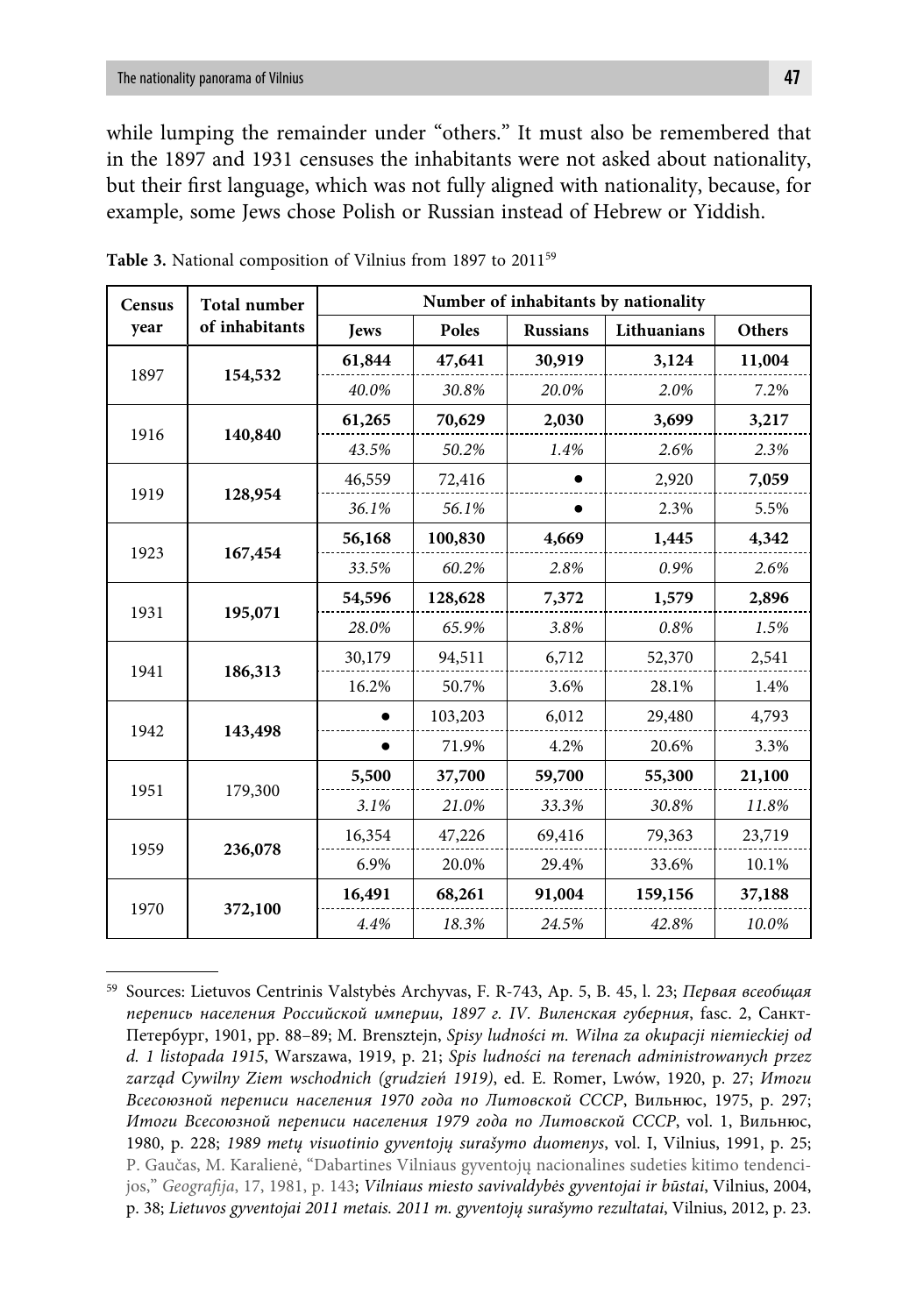| <b>Census</b>   | Total number    | Number of inhabitants by nationality           |         |             |               |        |  |
|-----------------|-----------------|------------------------------------------------|---------|-------------|---------------|--------|--|
| year            | of inhabitants  | <b>Poles</b><br><b>Russians</b><br><b>Jews</b> |         | Lithuanians | <b>Others</b> |        |  |
| 1979            |                 | 10,723                                         | 85,562  | 105,618     | 225,137       | 48,785 |  |
| 475,825         |                 | 2.3%                                           | 18.0%   | 22.2%       | 47.3%         | 10.2%  |  |
|                 | 576,747<br>1989 | 9,109                                          | 108,239 | 116,618     | 291,527       | 51,254 |  |
|                 |                 | 1.6%                                           | 18.8%   | 20.2%       | 50.5%         | 8.9%   |  |
| 2001<br>553,904 |                 | 2,785                                          | 104,446 | 77,698      | 318,510       | 50,465 |  |
|                 |                 | 0.5%                                           | 18.9%   | 14.0%       | 57.5%         | 9.1%   |  |
| 2011            | 535,631         | $\bullet$                                      | 88,379  | 64,275      | 338,520       | 44,457 |  |
|                 |                 |                                                | 16.5%   | 12.0%       | 63.2%         | 8.3%   |  |

Note: In the 2011 census results, nationalities were given as percentages; the figures in the table result from recalculating the percentage data as absolute values.

Observing the changes in the national composition of Vilnius over 114 years, we can see that in the last decade of the nineteenth century the city was still dominated by the Jewish population, which formed a relative majority (40%) of its inhabitants. However, a change was already taking place during the First World War. In 1916, the absolute numbers of the Jewish population stayed basically at the 1897 level, only decreasing by 579. The number of Poles, on the other hand, rose significantly, by as much as 22,988. At the same time, a considerable decrease in those who named Russian as their first language (by 28,889) and those classified as "others" (by 7,787) was noted, resulting in a total loss of 36,676. Yet between 1897 and 1916, the city's population decreased by only 13,692. Thus, after subtracting those two sums, we get 22,984 persons who were still staying in the city but were recorded as Russians or "others" in the earlier census. As we can see, this number is basically identical to the demonstrated increase of the Polish population in 1916. The difference between the results is just four people.

The sudden increase in the number of Poles registered in Vilnius at the expense of Russians and "others" is, despite appearances, not surprising at all. It should first be remarked that Polish authors have long noted the biased nature of the 1897 Russian census in which, they believed, a large proportion of the Poles living in areas incorporated directly into Russia were classified as Russians.<sup>60</sup> In turn, comparing these figures with the city's confessional data, we can see that the number of Catholics, which here comprised mainly Poles, Lithuanians and Belarusians, systematically grew. In 1894 and 1895, the number rose by 10,559, between 1895

<sup>&</sup>lt;sup>60</sup> Cf. J. Czekanowski, Stosunki narodowościowo-wyznaniowe na Litwie i Rusi w świetle źródeł oficjal*nych*, Lwów, 1918, pp. 8–13.; O. Czarnowski, "Metoda historyczna obliczenia liczebności ludności polskiej zamieszkałej na terytorium dawnej Litwy i Rusi pod zaborem rosyjskim," in: *Pamiętnik VI Powszechnego Zjazdu Historyków Polskich w Wilnie 17*–*20 września 1935 r.*, vol. 1: *Referaty*, ed. F. Pohorecki, Lwów, 1935, p. 232.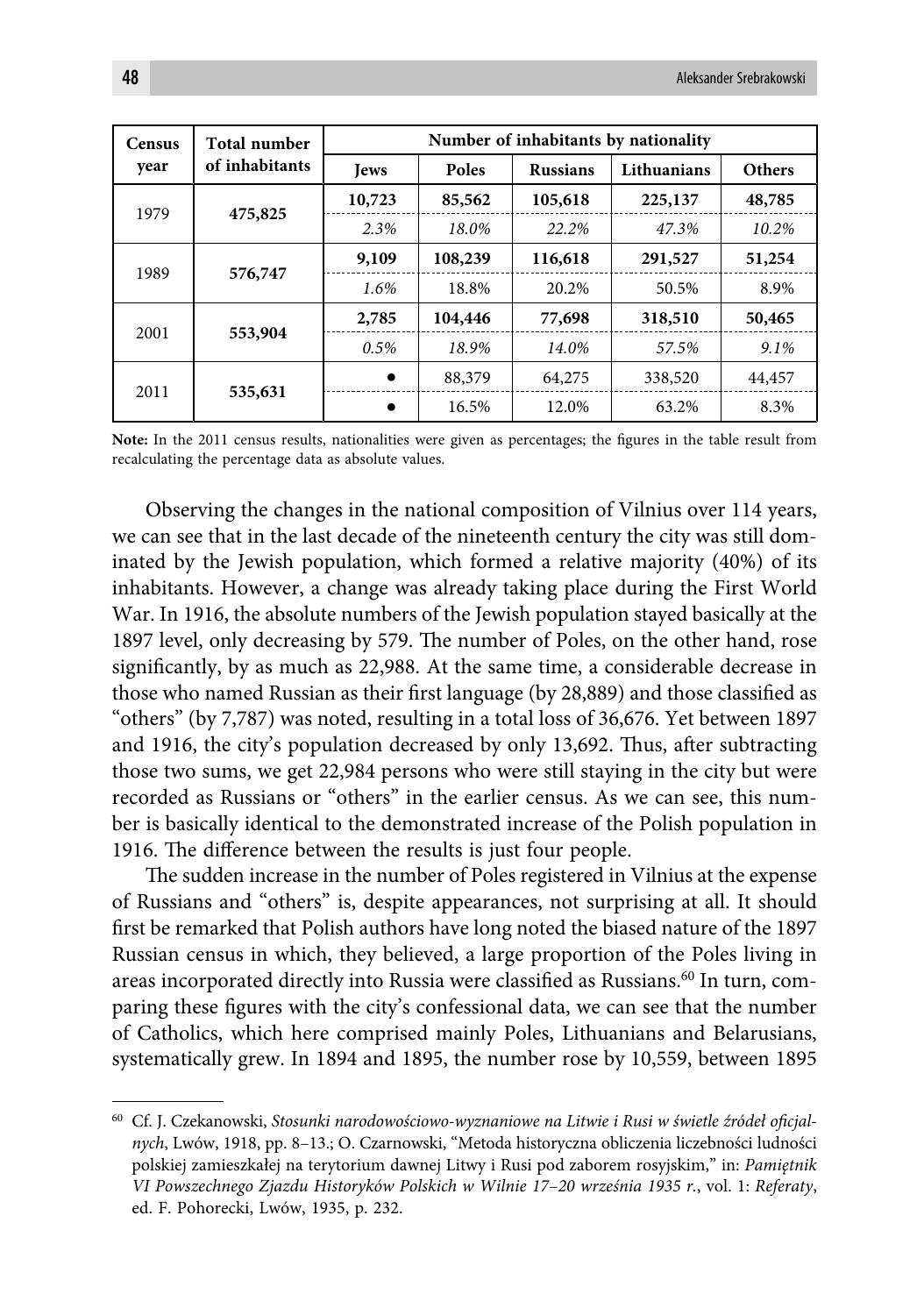and 1897 by another 10,838, and from 1897 to 1916 by yet another 19,508. We must note that the first two, five-digit increases in the number of Catholics, Poles among them, took place in a single year and then in two years. On the other hand, the last increase, by almost 20,000, was spread over a period of 19 years, meaning that the tendency shown in previous years was slowed down. Besides this, two events that took place in the region we are discussing should be mentioned. First, the 1905 Revolution bolstered the democratic tendencies in the Russian empire, among them abolishing the suppression of the Polish language. If speaking Polish in public was previously prohibited, Poles could now not only use their language in administration but also once again publish Polish language periodicals or establish a network of Polish schools. This obviously strengthened the Polish element in the region. In turn, the 1915 German occupation of some lands of the former GDL forced Russian military men and officials to leave Vilnius, and those who previously opportunistically concealed their Polishness now felt emboldened to declare it. The subcutaneous Polish character of Vilnius, mentioned by authors of the accounts of the city cited above, now had ideal conditions to burgeon.

The results of the 1916 German census are of prime importance with respect to Polish–Lithuanian relations, because it showed that Poles (50.2%) were the dominant nationality in Vilnius, followed by Jews (43.5%), Lithuanians (2.6%), Russians (1.4%), Belarusians (1.4%) and others (0.9%).<sup>61</sup> It were these nationality figures of the Vilnius population that moved Poles to make an attempt to incorporate the city within the borders of the renascent Polish state. The crucial argument they offered was that the Poles formed an absolute majority in the city while the Lithuanians were a decided minority, less than three percent strong. The Lithuanian side tried to refute this conclusion in various ways. During the most acute phase of the Polish–Lithuanian conflict, it was frequently asserted that Poles living in Lithuania were but Polonised Lithuanians who stuck to Polishness only because they were supported by the Warsaw government.<sup>62</sup> Noted Lithuanian essayist Andrius Rondomanskis (Andrzej Rondomański) offered a vivid depiction of this process, using a botanical metaphor: "This is, by the way, the natural end of plants sown on foreign soil and forced to grown there against nature. Only local and national species can hope to thrive and flourish in the normal way. This anticipated decline of Polishness in non-Polish lands will align perfectly with the regular fiasco of denationalisation policy everywhere and at all times  $[...]$ ."<sup>63</sup> In turn, another author hiding behind the initials I. R. published a curious pamphlet around 1920 in which he argued that the blood flowing in the veins of descendants

<sup>61</sup> M. Brensztejn, *Spisy ludności m. Wilna za okupacji niemieckiej od d. 1 listopada 1915*, Warszawa, 1919, p. 21.

 $62$  This argument was later reiterated in publications of foreign authors. Cf. for example: E. Hurwicz, *Der neue Osten. Waldungen und Ausichten*, Berlin, 1927, p. 78.

<sup>63</sup> A. Rondomański, "Polskość w Litwie i jej przyszłość," in: id., *Litewska krew*, Wilno, 1921, p. 5. The entire article is included in the annex.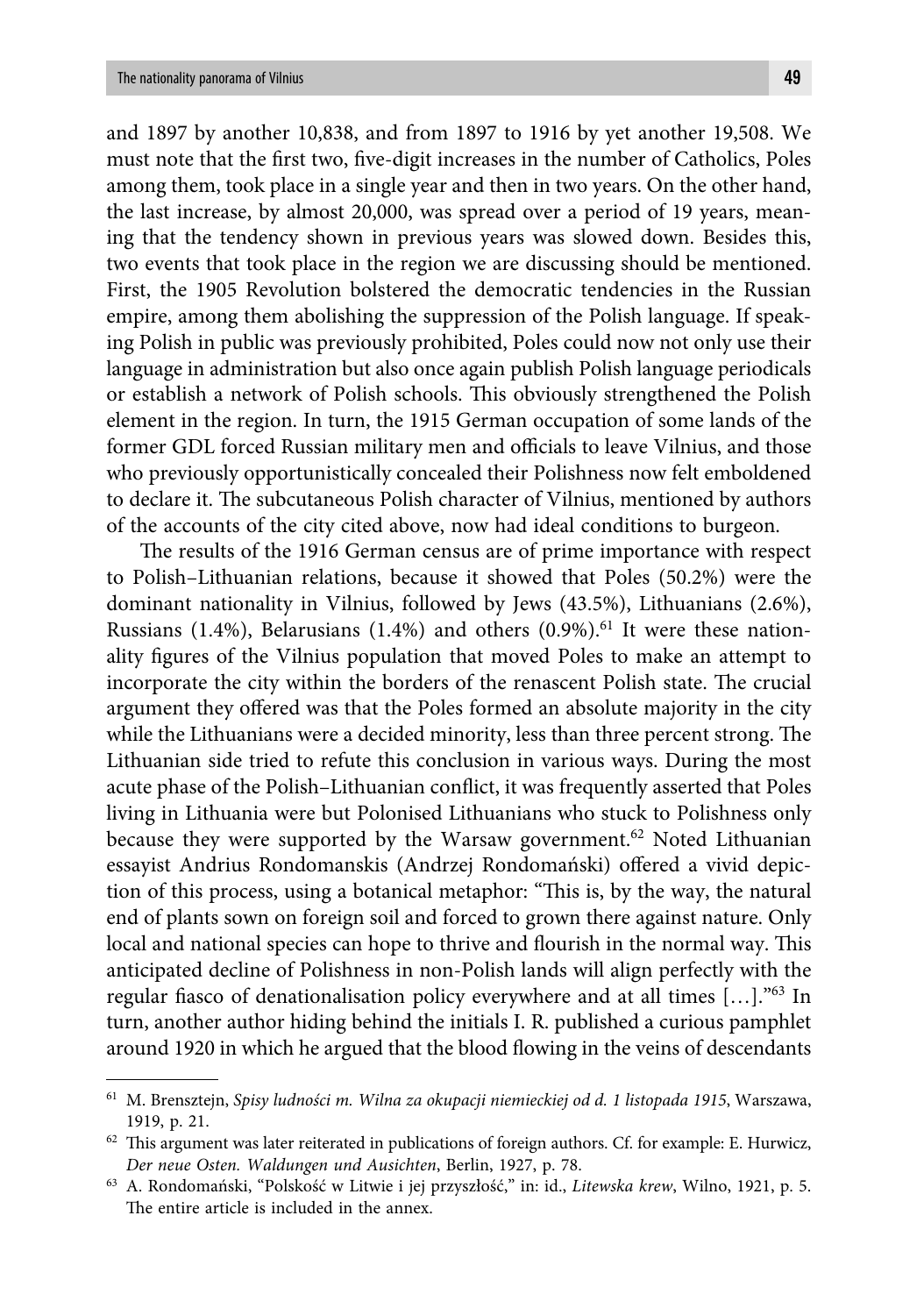of Poles who had arrived in Lithuania in the sixteenth century was now four-fifths Lithuanian.64 Perhaps in 1921 such a view could have convinced some readers, but the results of subsequent censuses strongly undermine this kind of thinking. It is, of course, known, as noted above, that the ancestors of many Poles living in today's Lithuania were Polonised Lithuanian gentry, and in some cases also Polonised urban and rural dwellers. The process of Polonisation, however, lasted for hundreds of years, and led to the awakening of Polish national consciousness, which at the time of these censuses was very deeply rooted in the majority of Vilnius Poles. The best proof are the results of subsequent censuses of the city's population. We are not speaking here about the 1919, 1923 and 1931 ones, since they will always be disputed by the Lithuanian side as biased, but those conducted by the Germans, Soviets and Lithuanians themselves. During the Second World War, Poles retained their position as the most populous nation in the city. In 1942, when the Germans were exterminating the local Jews, and accordingly omitted them when taking the census, the percentage of the Polish population reached 71.9%, the highest ever. Following the end of the war, between 1944 and 1947,  $171,168$  Poles and Jews eligible to leave were evacuated<sup>65</sup> from the Lithuanian SSR. A total of 90,630 left the Vilnius evacuation region that covered the city and its environs.66 Hence, when another census was taken in 1951, the number of Poles shown to live in Vilnius fell to 37,700, or 21%. At that time, Russians accounted for 33.3%, a relative majority, and Lithuanians for 30.8% of the population. Yet over the subsequent decades until 1989, Polish numbers in Vilnius systematically grew, ultimately reaching 108,239. Since 1991, in independent Lithuania, a slow decline of that community commenced. Today, the number of Poles stands at 88,379. The recent decrease is, however, caused by migration to Western Europe, which started when Lithuania joined the European Union. As it appears from the above, it would be difficult to explain the existence of the still numerous and aware Polish diaspora in Vilnius by the mere skin-deep Polonisation of the Lithuanian population. Even though 76 years have passed since the Vilnius region fell away from Poland, the Poles continue to feel Polish and stress this at every opportunity. Yet if the view of early twentieth-century Lithuanian journalists and politicians were correct, the "swindled" Lithuanian population would long ago have gone back to its non-Polish roots, becoming fully assimilated to the Lithuanian majority instead of persisting in its Polishness. It should, therefore, be concluded that

<sup>&</sup>lt;sup>64</sup> I.R., *Kwestia polsko-litewska w chwili obecnej*, Wilno, n.d. [probably 1920], pp. 7-16. Cited after: J. Jurkiewicz, *Rozwój polskiej myśli politycznej na Litwie i Białorusi w latach 1905*–*1922*, Poznań, 1983, p. 240.

<sup>&</sup>lt;sup>65</sup> To this very day, the media use the erroneous term "repatriation," which literally means returning to one's fatherland. However, in official documents signed by the Polish and Soviet sides it was referred to as "evacuation." This is the name I use here, as it describes this operation more adequately.

<sup>66</sup> A. Srebrakowski, *Polacy w Litewskiej SRR 1944*–*1989*, Toruń, 2001, p. 98.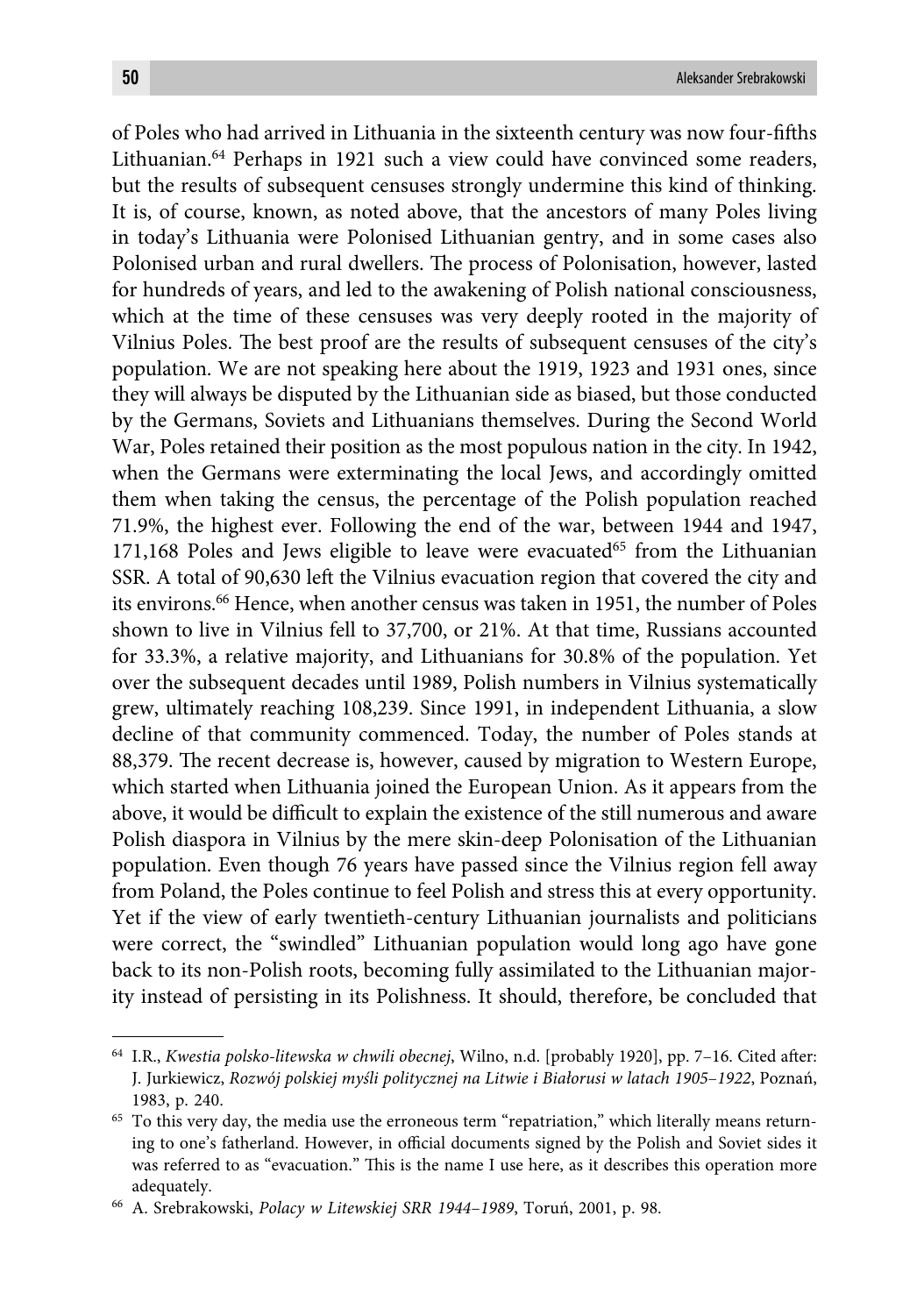the drive of Vilnius inhabitants towards Poland after the end of the First World War was a natural process and not a clever hoax of Polish politicians.

The early twentieth-century Polish domination in Vilnius is also evidenced by data of another kind. In 1913, the Vilnius estimation committee compiled a list of real estate found in the city. According to its findings, the list contained 5,653 buildings (both residential and others) of various kind, owned by: Poles – 2,745 (**48.6%**); Jews – 1,547 (**21.4%**); Russians – 751 (**13.3%**); Lithuanians – 55 (**1.0%**); other nationalities – 162 (**2.9%**), the government, clergy and social institutions – 393 (6.8%).<sup>67</sup> These figures thus provide additional evidence that during the dispute over the national allegiance of Vilnius, Polish was the nationality which dominated in the city and naturally was the main party that could and would actually decide its future following the end of the First World War.

As for the Lithuanian population of Vilnius, its position in the interbellum was quite marginal, at least in terms of numbers, not political and cultural activity. According to Polish data, these numbers initially reached almost 3,000 but later fell by almost a half. In turn, Lithuanian estimates declared that some six to seven thousand Lithuanians lived in the city.<sup>68</sup> Even if these estimates were considered more trustworthy than Polish ones, at 7,000 the percentage of the Lithuanians in Vilnius would be 5.4% in 1919 and 3.4% in 1931, anyway. On the other hand, if the number of Poles was decreased by 4,000, or the amount by which the number of Lithuanians was increased compared to Polish census data, it turns out that they constituted 53.1% of city inhabitants in 1919 and 63.9% in 1931, still an absolute majority, their numbers exceeding those of the Lithuanians 9.8 times in 1919 and 18 times in 1931. For comparison, in the post-war period the Lithuanians were 1.5 times more numerous than Poles in 1951, 2.7 times in 1989 and 3.8 times in 2011, not reaching even half the numerical superiority which the latter held in 1919. Moreover, the Lithuanians did not become an absolute majority among the city's inhabitants until 1989 and did not reach the 1931 percentage of Poles until  $2011.^{69}$  This, in turn, means that the Lithuanians did not and do not have a suitable population base around Vilnius which could be used to quickly increase the number of inhabitants of Lithuanian nationality, as was the case with the Poles.

Analysing the almost 700 years of Vilnius history, we can see it first as a Lithuanian capital built by the Lithuanians on the frontier between pagan and

\*

<sup>67</sup> K. Niedziałkowski, "Biedne miasto. (Trochę cyfr ze statystyki Wilna)," *Przegląd Wileński*, no. 22–23 of 8 (21) June 1913, p. 8.

<sup>68</sup> B. Makowski, *Litwini w Polsce 1920*–*1939*, Warszawa, 1986, p. 30.

<sup>69</sup> Another interesting trend should also be remarked upon. Despite the intense drive of Lithuanians to migrate to the West since 2004, the 2011 census showed that Lithuanian numbers in Vilnius steadily grew, and that those of other nationalities greatly declined. The number of Lithuanians did, of course, decrease nationwide, but not in Vilnius.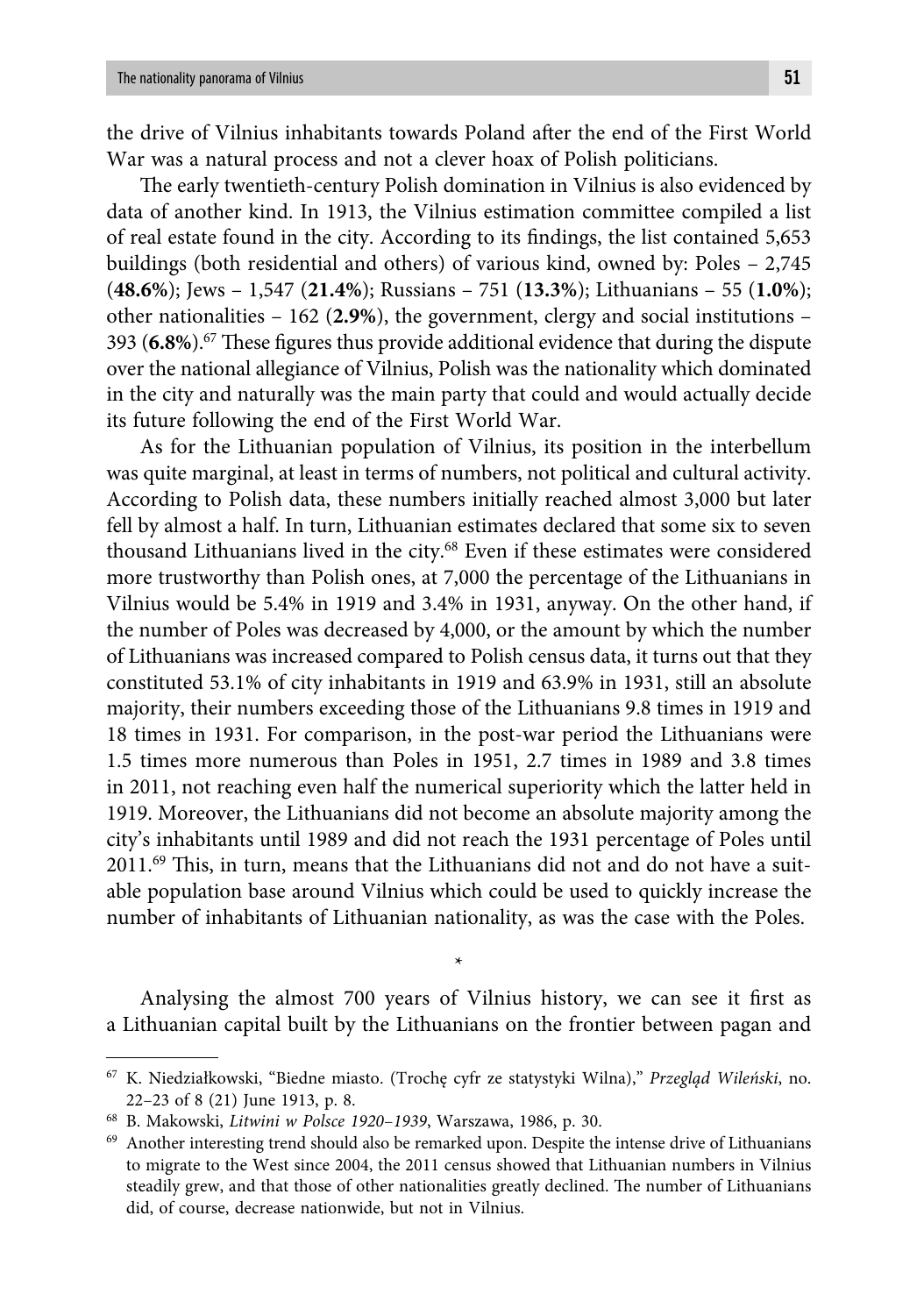Christian (Catholic and Orthodox) lands, where members of different nations and cultures lived together since the city's foundation. When Lithuania decided to enter into a political alliance (personal union) with Poland, the city quickly became the main centre of Western culture in the Ruthenian borderlands. Until the downfall of the Commonwealth, Vilnius still retained its character as a Lithuanian capital, but already before the Union of Lublin the Polish language and culture slowly began to predominate. The city's inhabitants, however, described themselves as Lithuanians, although the meaning of this term varied over time. In the twilight period of the Commonwealth, it began to be applied more to a region than a state, while the Commonwealth itself began to be called Poland abroad.<sup>70</sup> The nineteenth century, when Vilnius, together with the rest of Lithuanian lands, was incorporated into the Russian Empire, brought about important changes in the make-up of nationalities in the city. First, the Jewish population began to form the relative majority of inhabitants. At the same time, because with the rise nationalism the inhabitants were almost forced to opt for a specific nationality, most Polish-speaking Lithuanians started to unequivocally declare themselves as Poles. Saying *sum gente Lithuanus natione Polonus*71 was no longer enough: one had to clearly make a choice between Poland or Lithuania. In such cases, most inhabitants of Vilnius and its environs opted for Polishness. This had specific consequences in the form of a desire of these inhabitants to join other Poles in a single state. In the interbellum period, even though the city was still inhabited by different nationalities, Poles were the strongly dominating element. However, the situation changed after the Second World War. As the Jews were killed and Poles, especially the intelligentsia, left Vilnius after the war, a vacuum formed, which was filled mostly by migrating Russians and Lithuanians. However, the city also began to attract the neighbouring rural population. Due to the lack of greater numbers of Polish intelligentsia, the Poles, while systematically growing in

<sup>70</sup> In the last years of the Commonwealth, there were, however, attempts to use the name of Poland (as the Polish Republic) as a de facto standard. The constitution of 3 May 1791 was to employ this name to describe the entire Polish–Lithuanian state, yet ultimately the name was not adopted. However, the *Reciprocal Guarantee of Two Nations* of 20 October 1791 contains the following words: "having always in mind our duties towards our common fatherland, the Polish Republic…" However, the ultimate tone of the document speaks in favour of continuing the Republic as a two-nation state. For a wider treatment, see: J. Malec, "Charakterystyka prawnoustrojowa unii polsko-litewskiej w latach 1569–1795," in: *O nowy kształt Europy: XX-wieczne koncepcje federalistyczne w Europie Środkowo-Wschodniej i ich implikacje dla dyskusji o przyszłości Europy*, ed. J. Kłoczowski, S. Łukasiewicz, Lublin, 2003, pp. 19–35; U. Agustyniak, *Historia Polski 1572*–*1795*, Warszawa, 2008, pp. 32; For the text of the *Reciprocal Guarantee…* see: *Akta unji Polski z Litwą 1385*–*1791*, ed. S. Kutrzeba, W. Semkowicz, Kraków, 1932, pp. 398–399.

<sup>71</sup> Among Lithuanian activists, the supporter of this position was bishop Antanas Baranauskas. For more on this, see: P. Łossowski, "Dwie drogi odrodzenia kulturalnego i narodowego Litwinów: Baranauskas i Basanavičius," *Studia z Dziejów Rosji i Europy Środkowo-Wschodniej*, 31, 1996, pp. 149–155.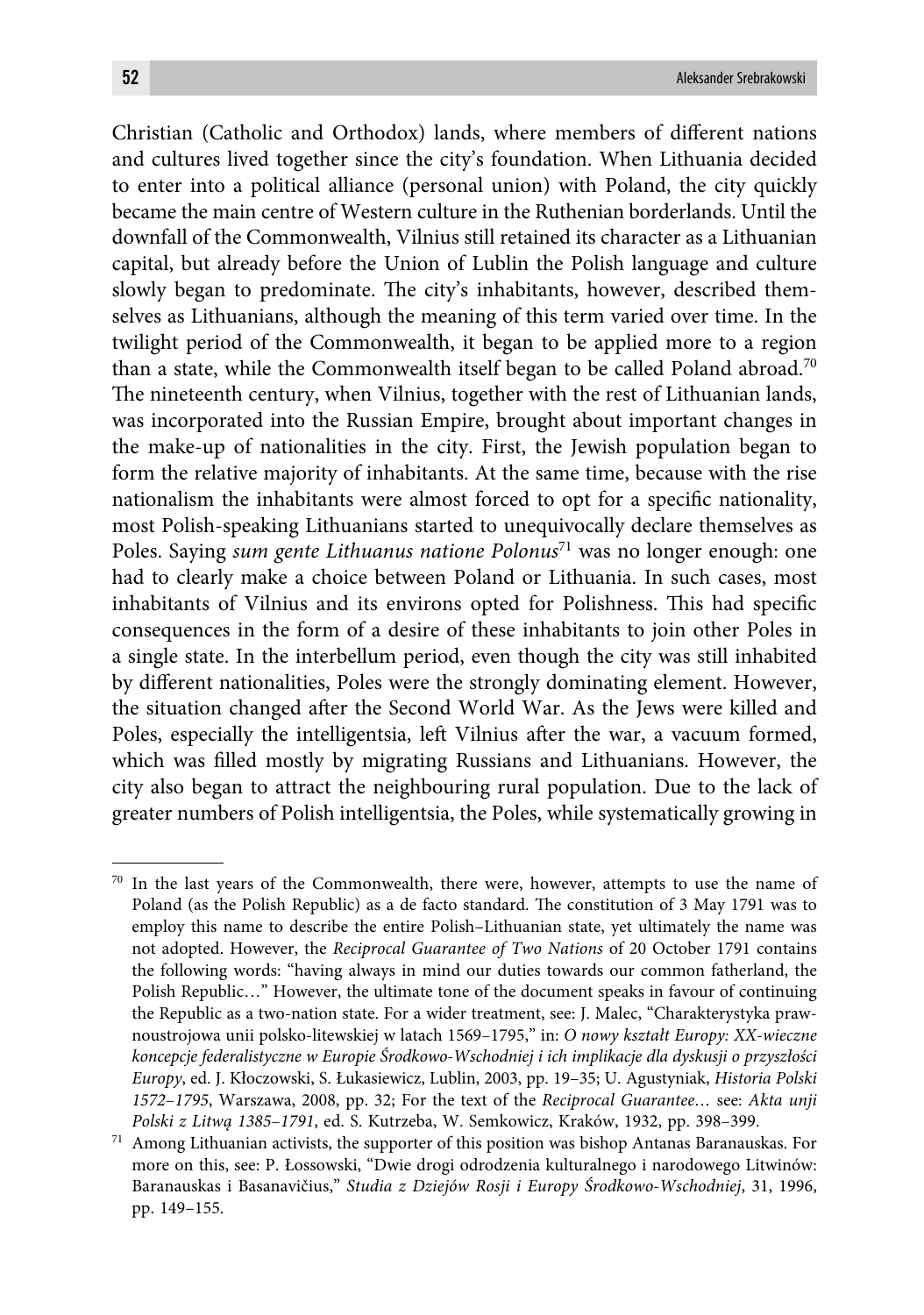numbers, for a long time no longer played the role they could have done. Today, the decided majority of inhabitants of the Lithuanian capital are Lithuanians, who imprint a specific national character on the city. The dream of the late nineteenth-century national Lithuanian revival leaders has therefore been realised, and the Lithuanians finally have a Lithuanian capital for their national state. And yet, the considerable percentage of other nationalities (36.8%) cultivates the multi-cultural legacy of the city.

### Abstract

Vilnius, the former capital of the Grand Duchy of Lithuania (GDL) is located at the junction of the Lithuanian and Belarusian ethnic areas. From its very foundation, the city had an ethnically mixed population. In addition to Lithuanians and Ruthenes, the ancestors of today's Belarusians, it was also inhabited by Germans, Jews and Poles, and later by Tatars, Karaites, Russians and other nationalities. Already during medieval times, when the Polish–Lithuanian union was established, the gradual process of Polonising the city and its environs had begun. Especially after the Union of Lublin, the Polish language became dominant in the GDL capital. In the nineteenth century, with the rise of nationalism, when the inhabitants began to be asked to declare their nationality, Poles and Jews constituted a decided majority of the residents. Shortly before the outbreak of the First World War, Poles started to form an absolute majority in the city, and this state of affairs persisted after the end of the Second World War. In the post-war period, the number of Lithuanians in Vilnius grew slowly but steadily, reaching an absolute majority in 1989.

# Bibliography

#### Archival records

Lietuvos Centrinis Valstybės Archyvas, F. R-743, Ap. 5, B. 45.

#### Source editions

*Akta unji Polski z Litwą 1385–1791*, ed. S. Kutrzeba, W. Semkowicz, Kraków, 1932. Lelewel J., *Gilbert de Lannoy i jego podróże*, Poznań, 1844.

- *Puścizna po Janie Długoszu dziejopisie polskim to jest: Kronika Wiganda z Marburga rycerza i kapłana zakonu krzyżackiego na wezwanie Długosza z rymowanej kroniki niemieckiej na język łaciński przetłomaczona*, transl. E. Raczyński, Poznań, 1842.
- *Skarbiec diplomatów papiezkich, cesarskich, krolewskich, książęcych; uchwał narodowych, postanowień różnych władz i urzędów posługujących do krytycznego wyjaśnienia dziejów Litwy, Rusi Litewskiej i ościennych im krajów*, vol. 1, assembly and commentary by I. Daniłowicz, Wilno, 1860.
- *Полное собраніе русскихъ лѣтописей изданное по Высочайшему Повелѣнію Археографическою Коммссіею*, vol. 4, Петербург, 1848.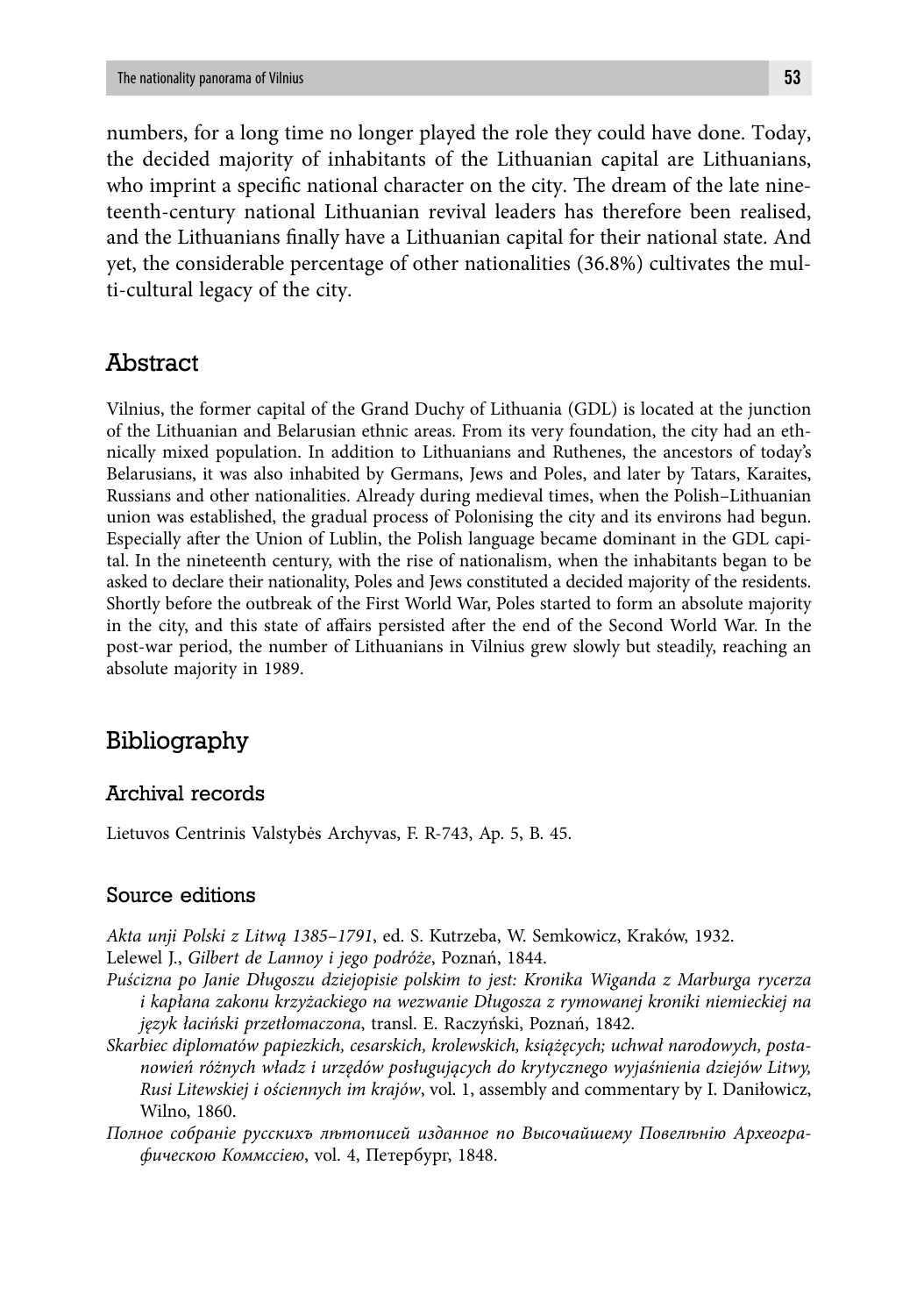# Statistical data

*1989 metų visuotinio gyventojų surašymo duomenys*, vol 1., Vilnius, 1991.

- Brensztejn M., *Spisy ludności m. Wilna za okupacji niemieckiej od d. 1 listopada 1915*, Warszawa, 1919.
- Czarnowski O., *Metoda historyczna obliczenia liczebności ludności polskiej zamieszkałej na terytorium dawnej Litwy i Rusi pod zaborem rosyjskim*, in: *Pamiętnik VI Powszechnego Zjazdu Historyków Polskich w Wilnie 17–20 września 1935 r.* vol. 1: *Referaty*, ed. F. Pohorecki, Lwów, 1935, pp. 231–238.
- Czekanowski J., *Stosunki narodowościowo-wyznaniowe na Litwie i Rusi w świetle źródeł ofi cjalnych*, Lwów, 1918.
- *Drugi powszechny spis ludności z dn. 9 XII 1931 r. Mieszkania i gospodarstwa domowe. Ludność. Stosunki zawodowe. Miasto Wilno*, Warszawa, 1937.
- *International migration in Lithuania. Causes, consequences, strategy*, ed. A. Sipavičienė, Vilnius, 1997.
- Kirkor A.H., "Ludność miasta Wilna," *Teka Wileńska*, 3, 1858, pp. 199–222.
- *Lietuvos gyventojai 2011 metais. 2011 m. gyventojų surašymo rezultatai*, Vilnius, 2012.

*Rocznik Statystyczny Wilna 1936*, Wilno, 1938.

- *Spis ludności na terenach administrowanych przez zarząd Cywilny Ziem wschodnich (grudzień 1919)*, ed. E. Romer, Lwów, 1920.
- *Vilniaus miesto savivaldybės gyventojai ir būstai*, Vilnius, 2004.
- *Вильна и окрестности. Путеводитель и историческая справочная книжка*, Вильна, 1883.
- *Военно-статистическое обозрение Российской Империи.* vol. 9, pt. 2: *Виленская губерния*, Санкт-Петербург, 1848.

*Итоги Всесоюзной переписи населения 1970 года по Литовской СССР*, Вильнюс, 1975. *Итоги Всесоюзной переписи населения 1979 года по Литовской СССР*, vol. 1, Вильнюс, 1980. *Материалы для географии и статистики России, собранные офицерами Генерального* 

- *штаба. Виленская губерния*, ed. А. Корева, Санкт-Петербург, 1861.
- *Первая всеобщая перепись населения Российской империи, 1897 г. IV. Виленская губерния*, fasc. 2, Санкт-Петербург, 1901.

### Secondary literature

Baliński M., *Opisanie statystyczne miasta Wilna*, Wilno, 1835.

- Błaszczyk G., *Dzieje stosunków polsko-litewskich*, vol. 2: *Od Krewa do Lublina*, pt. 1, Poznań, 2007.
- Brückner A., *Starożytna Litwa. Ludy i bogi. Szkice historyczne i mitologiczne*, Olsztyn, 1985.
- Čaplinskas A. R., *Vilniaus istorija legendos ir tikrovė*, Vilnius, 2010.
- Cohen I., *Vilna*, Philadelphia, 1943.
- Dohrn V., "Das Rabbinerseminar in Wilna (1847–1873). Zur Geschichte der ersten staatlichen höheren Schule für Juden im Russischen Reich," *Jahrbücher für Geschichte Osteuropas*, 45, 1997, pp. 379–400.
- Drėma V., *Dingęs Vilnius*, Vilnius, 1991.
- Gaučas P., Karalienė M., "Dabartines Vilniaus gyventojų nacionalines sudeties kitimo tendencijos," *Geografi ja*, 17, 1981, pp. 124–145.
- Gieysztorowa I., "Państwowy spis ludności w 1789 r.," in: *Pierwszy spis domów i ludności Rzeczypospolitej Polskiej 1789 r. Wybrane pisma historyczno-demografi czne*, ed. M. Latuch, Warszawa, 2005, pp. 127–133.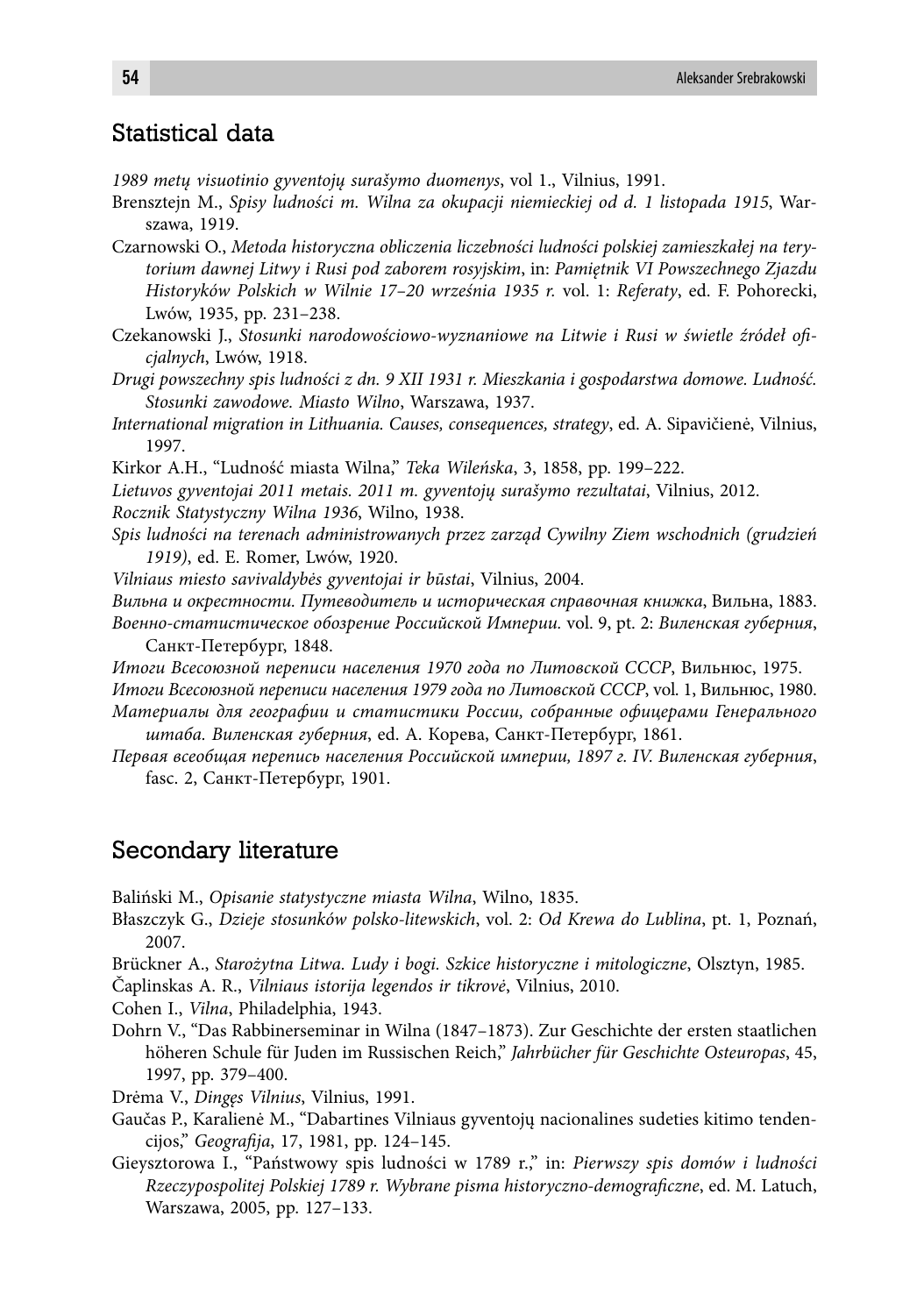- Hurwicz E., *Der neue Osten. Waldungen und Ausichten*, Berlin, 1927.
- I. R., *Kwestia polsko-litewska w chwili obecnej*, Wilno, n.d.
- Jackiewicz M., *Dzieje literatury litewskiej do 1917 roku*, Warszawa, 2003.
- Jurkiewicz J., *Rozwój polskiej myśli politycznej na Litwie i Białorusi w latach 1905–1922*, Poznań, 1983.
- Katalynas K., *Vilniaus plėtra XIV-XVII a.*, Vilnius, 2006.
- Kazlauskaitė J., *Vilniaus periodiniai leidiniai 1760–1918. Bibliografinė rodyklė*, Vilnius, 1988.
- Kitkauskas N., Lisanka A., "Nauji duomenys apie viduramžių Vilniaus katedrą," *Kultūros Barai*, 1986, no. 4, pp. 59–63; 1986, no. 5, pp. 56–61; 1986, no. 6, pp. 47–51; 1986, no. 7, pp. 58–61.
- Kitkauskas N., Lisanka A., "Perkūno šventyklos liekanos Vilniaus Žemutinėje pilyje," *Kultūros Barai*, 1986, no. 12, pp. 51–55.
- Kitkauskas N., Lisanka A., Lasavickas S., "Perkūno šventyklos liekanos Vilniaus Žemutinėje pilyje," *Kultūros Barai*, 1987, no. 1, pp. 40–63; 1987, no. 2, pp. 53–57.
- Kowalski M., "Wileńszczyzna jako problem geopolityczny w XX wieku," in: *Problematyka geopolityczna ziem polskich*, ed. P. Eberhardt, Warszawa, 2008, pp. 267–296.
- Liedke M., *Od prawosławia do katolicyzmu. Ruscy możni i szlachta Wielkiego Księstwa Litewskiego wobec wyznań reformacyjnych*, Białystok, 2004.
- Łossowski P., "Dwie drogi odrodzenia kulturalnego i narodowego Litwinów: Baranauskas i Basanavičius," *Studia z Dziejów Rosji i Europy Środkowo-Wschodniej*, 31, 1996, pp. 149–155.
- Łowmiańska M., *Wilno przed najazdem moskiewskim 1655 roku*, Wilno, 1929.
- Łowmiański H., *Studia nad dziejami Wielkiego Księstwa Litewskiego*, Poznań, 1983.
- Makowski B., *Litwini w Polsce 1920–1939*, Warszawa, 1986.
- Malec J., "Charakterystyka prawnoustrojowa unii polsko-litewskiej w latach 1569–1795," in: *O nowy kształt Europy: XX-wieczne koncepcje federalistyczne w Europie Środkowo-Wschodniej i ich implikacje dla dyskusji o przyszłości Europy*, ed. J. Kłoczowski, S. Łukasiewicz, Lublin, 2003, pp. 19–35.
- Meilus E., "The history of Vilnius old Jewish cemetery at Šnipiškės in the period of the Grand Duchy of Lithuania," *Lithuanian Historical Studies*, 12, 2007, p. 65.
- Mościcki H., *Wilno*, Warszawa, 1922.
- Niedźwiedź J., *Kultura literacka Wilna (1323–1655)*, Kraków, 2012.
- Ostrówka M., "Polszczyzna w Wielkim Księstwie Litewskim. Aspekt arealny i historyczny," in: *Kultura i języki Wielkiego Księstwa Litewskiego*, ed. M.T. Lizisowa, Kraków, 2005, pp. 103–116.
- Otrębski J., *Gramatyka języka litewskiego*, vol 1: *Wiadomości wstępne. Nauka o głoskach*, Warszawa, 1958.
- Papée F., *Aleksander Jagiellończyk*, Kraków, 1999.
- Radziukiewicz A., *Na wschód od zachodu*, Białystok, 2008.
- Ragauskas A., *Vilniaus miesto valdantysis elitas. XVII a. antroje pusėje (1662–1702 m.)*, Vilnius, 2002.
- Rondomański A., *Litewska krew*, Wilno, 1921.
- Schiper I., "Żydzi na kresach północnych i wschodnich w czasach porozbiorowych," in: *Żydzi w Polsce odrodzonej. Działalność społeczna, gospodarcza, oświatowa i kulturalna*, ed. I. Schiper, A. Tartakower, A. Hafftka, Warszawa, n.d., pp. 563–574.
- Semkowicz W., "Hanul, namiestnik wileński (1382–1387) i jego ród," *Ateneum Wileńskie*, 1–2, 1930, pp. 1–20.
- Srebrakowski A., *Polacy w Litewskiej SRR 1944–1989*, Toruń, 2001.
- Stoberski Z., *Historia literatury litewskiej. Zarys*, Wrocław–Warszawa–Kraków–Gdańsk–Łódź, 1986.
- Sukiennicki W., "Polityczne konsekwencje błędu semantycznego," *Zeszyty Historyczne*, 72, 1985, pp. 18–33.